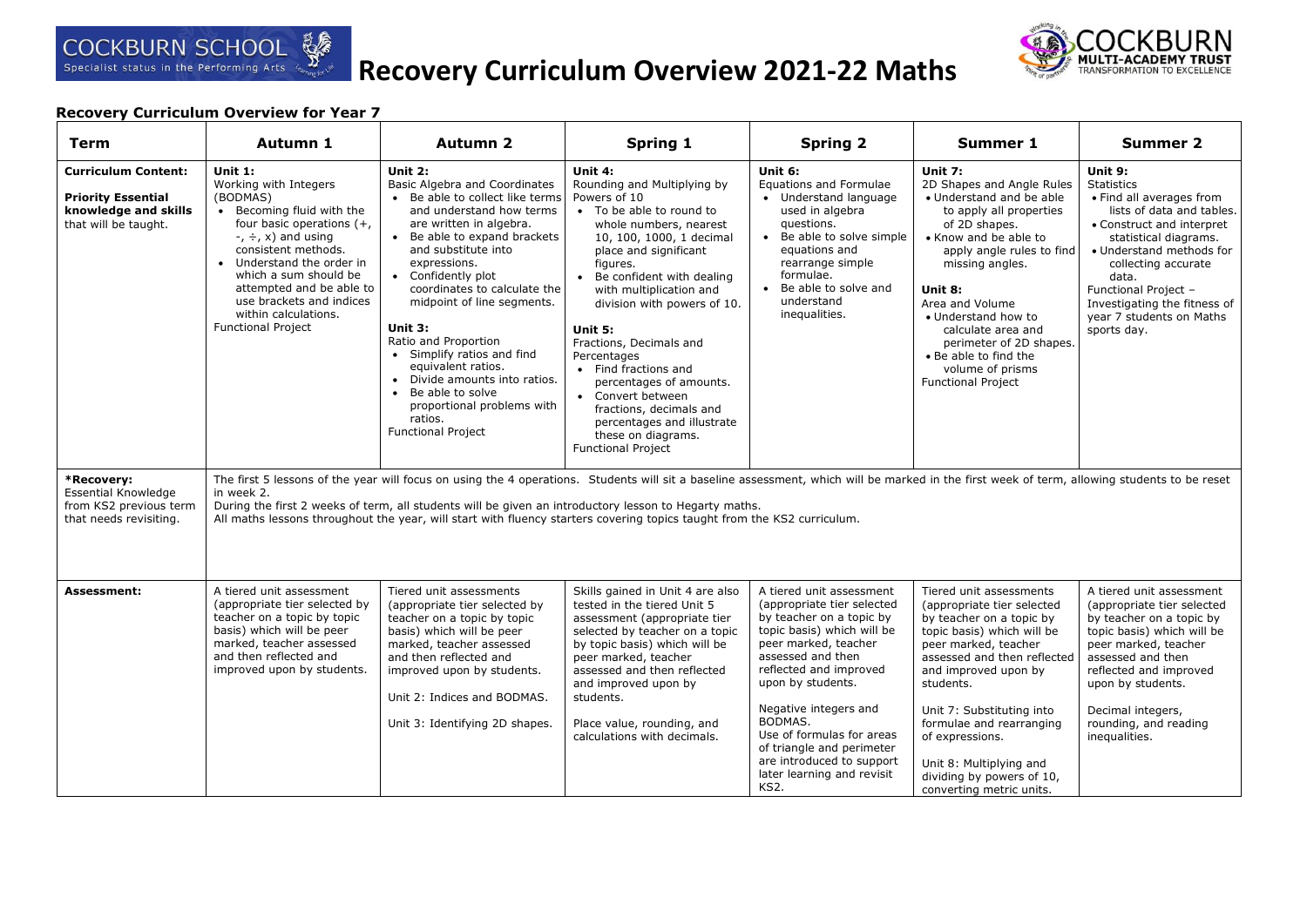# **Recovery Curriculum Overview for Year 8**

| <b>Term</b>                                                                                                      | Autumn 1                                                                                                                                                                                                                                                                                                                                                                                                         | <b>Autumn 2</b>                                                                                                                                                                                                                                                                                                                                                                                                                                                                                                                                                  | Spring 1                                                                                                                                                                                                                                                                                                                                                                                                                                                                                                                                                                                                                                                                                                              | <b>Spring 2</b>                                                                                                                                                                                                                                               | Summer 1                                                                                                                                                                                                                                                                                                                                                        | <b>Summer 2</b>                                                                                                                                                                                                                                                                                                                             |
|------------------------------------------------------------------------------------------------------------------|------------------------------------------------------------------------------------------------------------------------------------------------------------------------------------------------------------------------------------------------------------------------------------------------------------------------------------------------------------------------------------------------------------------|------------------------------------------------------------------------------------------------------------------------------------------------------------------------------------------------------------------------------------------------------------------------------------------------------------------------------------------------------------------------------------------------------------------------------------------------------------------------------------------------------------------------------------------------------------------|-----------------------------------------------------------------------------------------------------------------------------------------------------------------------------------------------------------------------------------------------------------------------------------------------------------------------------------------------------------------------------------------------------------------------------------------------------------------------------------------------------------------------------------------------------------------------------------------------------------------------------------------------------------------------------------------------------------------------|---------------------------------------------------------------------------------------------------------------------------------------------------------------------------------------------------------------------------------------------------------------|-----------------------------------------------------------------------------------------------------------------------------------------------------------------------------------------------------------------------------------------------------------------------------------------------------------------------------------------------------------------|---------------------------------------------------------------------------------------------------------------------------------------------------------------------------------------------------------------------------------------------------------------------------------------------------------------------------------------------|
| Curriculum<br>Content:<br><b>Priority</b><br><b>Essential</b><br>knowledge and<br>skills that will be<br>taught. | Unit 1:<br>Working with Integers<br>(BODMAS)<br>• Manipulation of the four<br>operations including<br>brackets and indices.<br>Unit 2:<br>Fractions, Decimals and<br>Percentages.<br>• Be able to convert between<br>and perform the four<br>operations with fractions,<br>decimals and percentages.                                                                                                             | Unit 3:<br>Probability<br>• Be able to represent<br>probability on scales and<br>with fractions, decimals<br>and percentages.<br>• Calculate the probability of<br>an outcome occurring.<br>Functional Project -<br>Probability investigation.<br>Unit 4:<br><b>Basic Algebra</b><br>• Be able to write and<br>manipulate basic<br>expressions.<br>Unit 5:<br>Sequences<br>• Understand and use the<br>language to describe<br>sequences.                                                                                                                        | Unit 6:<br>Graphs<br>• Be able to draw and interpret<br>graphs.<br>Functional Project - Mobile<br>phones.<br>Unit 7:<br>Transformations<br>• Describe and accurately<br>carry out rotations,<br>reflections, translations<br>and enlargements.                                                                                                                                                                                                                                                                                                                                                                                                                                                                        | Unit 8:<br><b>Equations and Formulae</b><br>• Be able to solve equations.<br>• Substitute and manipulate<br>formulae including<br>brackets and indices.<br>Functional Project - T-totals                                                                      | Unit 9:<br>Shapes, lines and Angle rules<br>• Know and use the properties<br>of 2D and 3D shapes.<br>• Know and be able to reason<br>with rules of angles.<br>• Be able to draw and interpret<br>plans and elevations of 3D<br>shapes.<br><b>Unit 10:</b><br>Area and Volume<br>• Be able to calculate the area<br>of 2D shapes and the<br>volume of 3D shapes. | <b>Unit 11:</b><br>Ratio and Proportion<br>• Be able to simplify and<br>divide amounts into<br>given ratios.<br>• Solve real-life proportion<br>problems.<br>Functional Project - Plan a<br>party.<br><b>Unit 12:</b><br><b>Statistics</b><br>• Draw and interpret<br>statistical diagrams.<br>• Calculate basic averages.                  |
| <b>Recovery:</b><br>Essential<br>Knowledge from<br>previous term<br>that needs<br>revisiting.                    | especially support times tables and number bond fluency.                                                                                                                                                                                                                                                                                                                                                         |                                                                                                                                                                                                                                                                                                                                                                                                                                                                                                                                                                  | The first 5 lessons of the year will focus on using negative numbers and basic numeracy skills in various contexts.<br>Hegarty maths will be used for homework and computer-based lessons to support retention of topics.<br>All maths lessons throughout the year will start with fluency starters covering topics taught from the KS2 and year 7 curriculum.<br>All students have voluntary access to, or may be requested by a teacher to attend, extra provision called SUM Club which is a weekly intervention session.<br>Identified students will have compulsory weekly form time intervention targeting key prior knowledge and learning gaps from KS2. This will make use of computer-based programmes that |                                                                                                                                                                                                                                                               |                                                                                                                                                                                                                                                                                                                                                                 |                                                                                                                                                                                                                                                                                                                                             |
| Assessment:                                                                                                      | Tiered unit assessments<br>(appropriate tier selected by<br>teacher on a topic by topic<br>basis) which will be peer<br>marked, teacher assessed and<br>then reflected and improved<br>upon by students.<br>Unit 1: Rearranging<br>calculations, multiplying by<br>powers of 10, and collecting<br>algebraic like terms.<br>Unit 2: Multiplying and dividing<br>by powers of 10, and<br>converting metric units. | Tiered unit assessments<br>(appropriate tier selected by<br>teacher on a topic by topic<br>basis) which will be peer<br>marked, teacher assessed<br>and then reflected and<br>improved upon by students.<br>Unit 3: Addition and<br>multiplication of fractions,<br>recognising 2D shapes,<br>interpreting statistical<br>diagrams and understanding<br>statistical language.<br>Unit 4: Indices laws, area of<br>2D shapes and BODMAS.<br>Unit 5: Multiply and divide by<br>powers of 10, negative and<br>decimal integers, and<br>substitution into a formula. | Tiered unit assessments<br>(appropriate tier selected by<br>teacher on a topic by topic<br>basis) which will be peer<br>marked, teacher assessed and<br>then reflected and improved<br>upon by students.<br>Unit 6: Properties of 2D<br>shapes, and rearranging<br>formulae.<br>Unit 7: Properties of 2D shapes<br>and using coordinates.                                                                                                                                                                                                                                                                                                                                                                             | A tiered unit assessment<br>(appropriate tier selected by<br>teacher on a topic by topic<br>basis) which will be peer<br>marked, teacher assessed<br>and then reflected and<br>improved upon by students.<br>Unit 8: Inequalities and<br>triangle properties. | Tiered unit assessments<br>(appropriate tier selected by<br>teacher on a topic by topic<br>basis) which will be peer<br>marked, teacher assessed and<br>then reflected and improved<br>upon by students.<br>Unit 9: Forming and solving<br>equations.<br>Unit 10: Accurately measuring<br>line segments, and converting<br>metric units.                        | Tiered unit assessments<br>(appropriate tier selected<br>by teacher on a topic by<br>topic basis) which will be<br>peer marked, teacher<br>assessed and then<br>reflected and improved<br>upon by students.<br>Unit 11: Converting metric<br>units and creating<br>fractions.<br>Unit 12: Forming and<br>solving equations and<br>rounding. |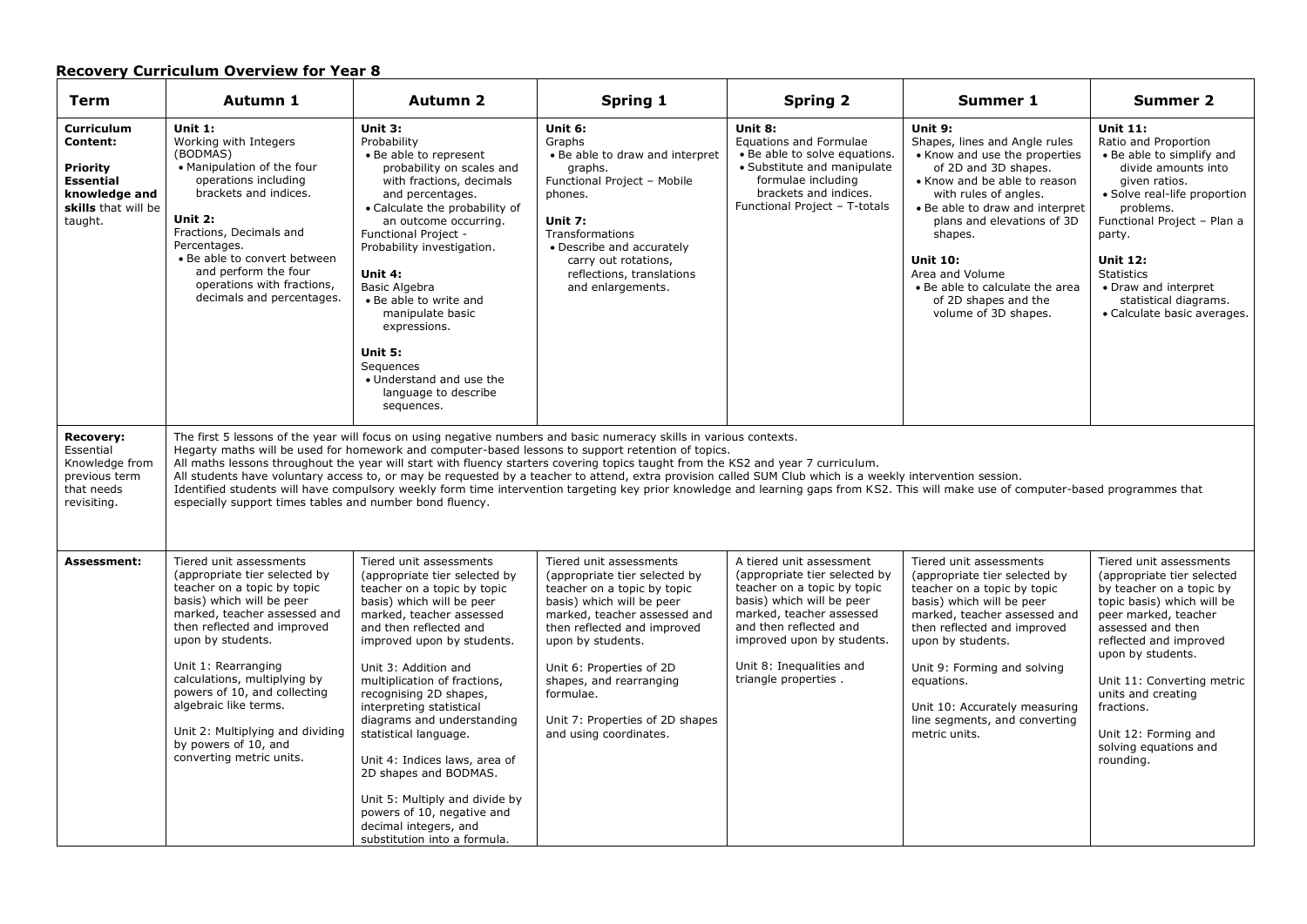### **Recovery Curriculum Overview for Year 9 LAL tier – Year 9**

All units in this tier allow for continuing to develop key numeracy skills and teachers are expected to teach and/or support these in all lessons until they are secure. The students accessing this tier need a smaller amount of units and concentrate on a smaller amount of content to enable them more time to move towards mastering the 'foundations' of maths. This allows us to remove the idea of any 'assumed knowledge' and regularly revisit the number skills that are involved in every unit to aid long term uptake and retention. Some units also explicitly repeat additional objectives from other units, with assessments also purposely containing repeats of question types, to prepare students for recalling higher level prior learning also.

|                                                                                              | Unit 1                                                                                                                                                                                                                                                                                                                                                                                                                                                                                         | Unit 2                                                                                                    | Unit 3                                                                                                                                                                                | Unit 4                                                                                                                                                                                                                                 | Unit 5                                                                                                                                                               | Unit 6                                                                                                                                                                                                | Unit 7                                                                                                                                                                                               |  |
|----------------------------------------------------------------------------------------------|------------------------------------------------------------------------------------------------------------------------------------------------------------------------------------------------------------------------------------------------------------------------------------------------------------------------------------------------------------------------------------------------------------------------------------------------------------------------------------------------|-----------------------------------------------------------------------------------------------------------|---------------------------------------------------------------------------------------------------------------------------------------------------------------------------------------|----------------------------------------------------------------------------------------------------------------------------------------------------------------------------------------------------------------------------------------|----------------------------------------------------------------------------------------------------------------------------------------------------------------------|-------------------------------------------------------------------------------------------------------------------------------------------------------------------------------------------------------|------------------------------------------------------------------------------------------------------------------------------------------------------------------------------------------------------|--|
| <b>Curriculum</b><br><b>Content: The kev</b><br>knowledge and skills<br>that will be taught. | Integers<br>• Be able to read,<br>write, count and<br>order numbers<br>including negative<br>numbers.<br>• Identify and use<br>place value and<br>number bonds.<br>• Use mental and<br>written methods for<br>all four operations.                                                                                                                                                                                                                                                             | Coordinates<br>• Be able to find and<br>use coordinates in 4<br>quadrants.<br>Find midpoints of<br>lines. | <b>FDP Conversions</b><br>• Use and complete<br>diagrams of<br>fractions.<br>• Find equivalents and<br>simplest form.<br>• Convert between<br>fractions, decimals<br>and percentages. | Algebra<br>• Be able to write and<br>manipulate linear<br>expressions,<br>including collecting<br>like terms, and using $\vert \bullet \vert$<br>positive integer<br>powers.<br>• Substitute positive<br>integers into<br>expressions. | 3D shapes<br>• Name 3D shapes and<br>draw some on<br>isometric paper or as<br>nets.<br>Identify properties of<br>3D shapes.<br>• Count cubes to<br>calculate volume. | Algebra revision and<br>linear equations<br>• Identify and use<br>inverse operations.<br>Set up and solve one<br>$\bullet$<br>step equations<br>involving any of the<br>4 operations.                 | Collecting data<br>• Design and complete<br>frequency tables.<br>Read frequency,<br>grouped frequency<br>and two way tables.<br>Select key<br>information to ask for<br>to investigate<br>something. |  |
| <b>Recovery:</b><br>Essential Knowledge<br>from previous term<br>that needs revisiting.      | The first 5 lessons of the year will focus on using negative numbers in various contexts.<br>Hegarty maths will be used for homework and computer-based lessons to support retention of topics.<br>All maths lessons throughout the year will start with fluency starters covering topics taught from the KS2 and KS3 curriculum.<br>All students have voluntary access to, or may be requested by a teacher to attend, extra provision called SUMClub which is a weekly intervention session. |                                                                                                           |                                                                                                                                                                                       |                                                                                                                                                                                                                                        |                                                                                                                                                                      |                                                                                                                                                                                                       |                                                                                                                                                                                                      |  |
| <b>Assessment:</b><br>ALL units revisit and<br>reassess number<br>skills.                    |                                                                                                                                                                                                                                                                                                                                                                                                                                                                                                |                                                                                                           |                                                                                                                                                                                       |                                                                                                                                                                                                                                        |                                                                                                                                                                      | • Be able to write and<br>manipulate linear<br>expressions,<br>including collecting<br>like terms, and using<br>positive integer<br>powers.<br>• Substitute positive<br>integers into<br>expressions. |                                                                                                                                                                                                      |  |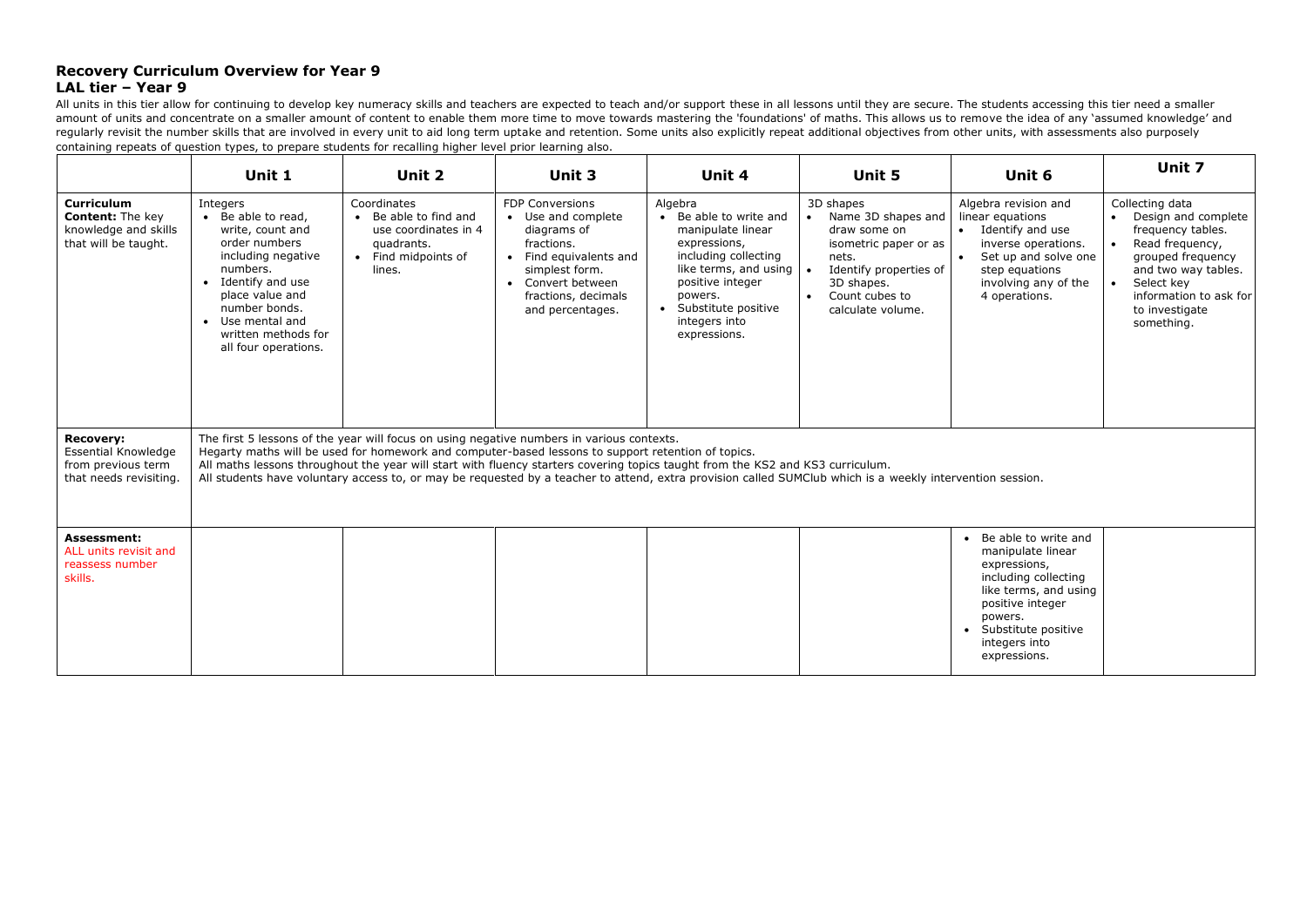|                                                                                                | Unit 8                                                                                                                                                                                                                                                                                                                                                                                                                                                                                         | Unit 9                                                                                                                                                                                                                                                    | <b>Unit 10</b>                                                                                                                                                                                                            | <b>Unit 11</b>                                                                                                                                                                                                                               | <b>Unit 12</b>                                                                                                            | <b>Unit 13</b>                                                                                                                                                                             |  |  |
|------------------------------------------------------------------------------------------------|------------------------------------------------------------------------------------------------------------------------------------------------------------------------------------------------------------------------------------------------------------------------------------------------------------------------------------------------------------------------------------------------------------------------------------------------------------------------------------------------|-----------------------------------------------------------------------------------------------------------------------------------------------------------------------------------------------------------------------------------------------------------|---------------------------------------------------------------------------------------------------------------------------------------------------------------------------------------------------------------------------|----------------------------------------------------------------------------------------------------------------------------------------------------------------------------------------------------------------------------------------------|---------------------------------------------------------------------------------------------------------------------------|--------------------------------------------------------------------------------------------------------------------------------------------------------------------------------------------|--|--|
| <b>Curriculum</b><br><b>Content:</b> The key<br>knowledge and skills<br>that will be taught.   | 2D shapes and angles<br>Name and classify 2D shapes<br>and angle types.<br>Use a protractor<br>Find missing angles in shapes<br>using angle facts.                                                                                                                                                                                                                                                                                                                                             | Fractions and percentages<br>Find fractions of amounts,<br>$\bullet$<br>add fractions with the same<br>denominator, and multiply<br>fractions.<br>Find simple percentages of<br>$\bullet$<br>amounts (25%, 50%, 10%)<br>including functional<br>problems. | Ratio and proportion<br>Read and write ratios,<br>simplify them and use<br>equivalents.<br>Use diagrams to share in a<br>$\bullet$<br>ratio.<br>Solve simple proportion<br>$\bullet$<br>problems using<br>multiplication. | Perimeter and area<br>Be able to find the perimeter<br>and area of shapes by<br>counting squares and by<br>adding or multiplying values.<br>Area formulae discussed and<br>$\bullet$<br>encouraged for squares.<br>rectangles and triangles. | Averages and range<br>Identify and calculate<br>averages and range from<br>lists.<br>Complete a stem and leaf<br>diagram. | Displaying data<br>Be able to draw and interpret<br>$\bullet$<br>pictograms and bar charts.<br>Be able to make simple<br>$\bullet$<br>interpretations of pie charts<br>and scatter graphs. |  |  |
| <b>Recovery:</b><br><b>Essential Knowledge</b><br>from previous term<br>that needs revisiting. | The first 5 lessons of the year will focus on using negative numbers in various contexts.<br>Hegarty maths will be used for homework and computer-based lessons to support retention of topics.<br>All maths lessons throughout the year will start with fluency starters covering topics taught from the KS2 and KS3 curriculum.<br>All students have voluntary access to, or may be requested by a teacher to attend, extra provision called SUMClub which is a weekly intervention session. |                                                                                                                                                                                                                                                           |                                                                                                                                                                                                                           |                                                                                                                                                                                                                                              |                                                                                                                           |                                                                                                                                                                                            |  |  |
| Assessment:<br>ALL units revisit and<br>reassess number<br>skills.                             |                                                                                                                                                                                                                                                                                                                                                                                                                                                                                                | • Use and complete<br>diagrams of fractions.<br>• Find equivalents and<br>simplest form.<br>Convert between<br>$\bullet$<br>fractions, decimals and<br>percentages including in<br>functional problems.                                                   |                                                                                                                                                                                                                           |                                                                                                                                                                                                                                              |                                                                                                                           | Complete a stem and leaf<br>diagram.<br>Design, complete and<br>read frequency tables.                                                                                                     |  |  |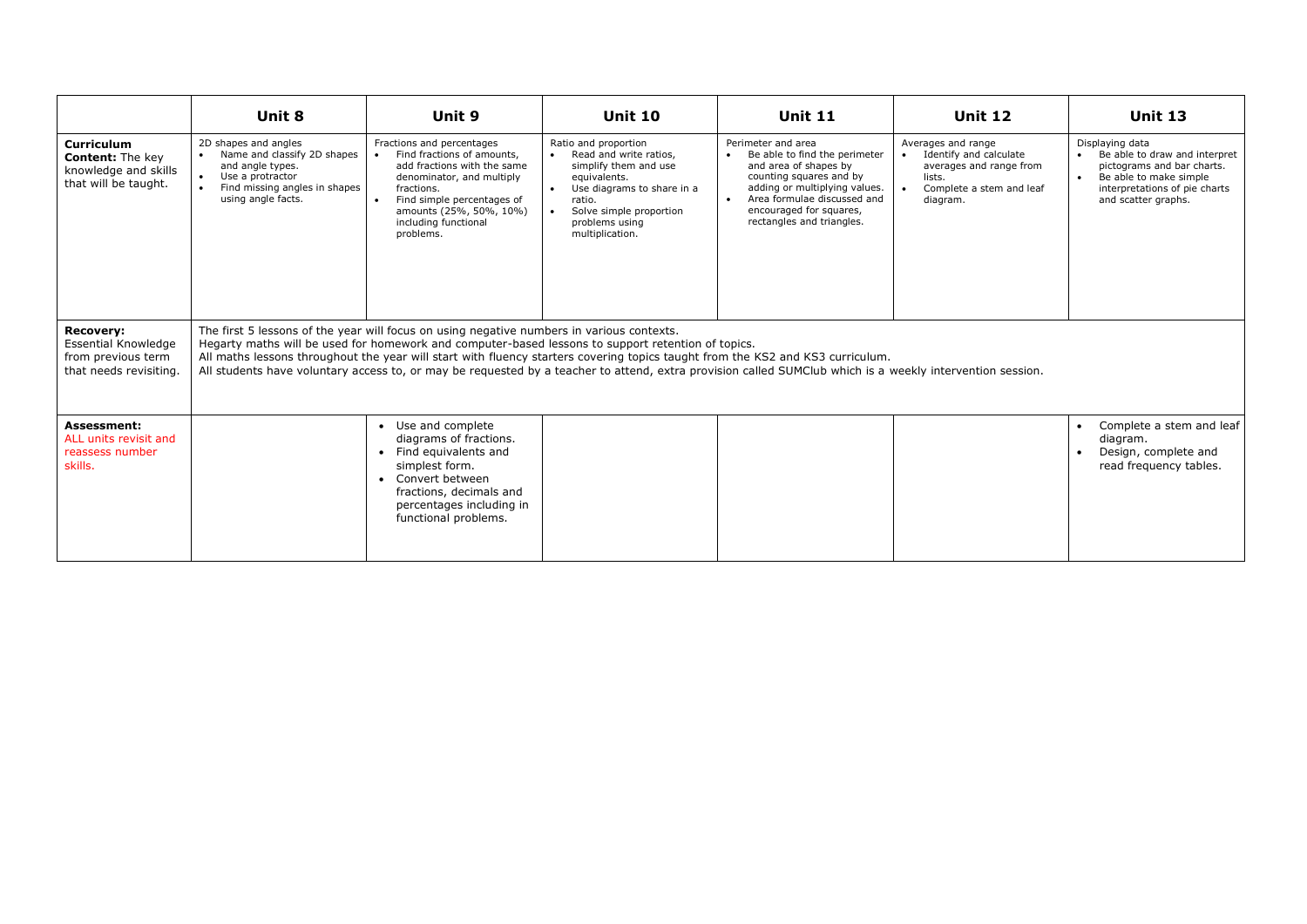|                                                                                               | Unit 1                                                                                                                                                                                                                                                                                                                                                                                                                                                                                         | Unit 2                                                                                                                        | Unit 3                                                                                                                                                                                                                                                                                       | Unit 4                                                                                                                                    | Unit 5                                                                                                          | Unit 6                                                                                                                                                                                               | Unit 7                                                                                                                                                   | Unit 8                                                                                                                                                                                             |
|-----------------------------------------------------------------------------------------------|------------------------------------------------------------------------------------------------------------------------------------------------------------------------------------------------------------------------------------------------------------------------------------------------------------------------------------------------------------------------------------------------------------------------------------------------------------------------------------------------|-------------------------------------------------------------------------------------------------------------------------------|----------------------------------------------------------------------------------------------------------------------------------------------------------------------------------------------------------------------------------------------------------------------------------------------|-------------------------------------------------------------------------------------------------------------------------------------------|-----------------------------------------------------------------------------------------------------------------|------------------------------------------------------------------------------------------------------------------------------------------------------------------------------------------------------|----------------------------------------------------------------------------------------------------------------------------------------------------------|----------------------------------------------------------------------------------------------------------------------------------------------------------------------------------------------------|
| Curriculum<br><b>Content: The</b><br>key knowledge<br>and skills that<br>will be taught.      | Integers & decimals<br>• Be able to<br>manipulate all<br>operations and<br>calculations with<br>integers and<br>decimals<br>including the<br>order of<br>operations.                                                                                                                                                                                                                                                                                                                           | Coordinates<br>• Be able to find<br>and use<br>coordinates in 4<br>quadrants and<br>3D finding<br>midpoints and<br>endpoints. | Fractions, decimals<br>& percentages<br>• Convert<br>confidently<br>between<br>fractions,<br>decimals and<br>percentages<br>including in<br>functional<br>problems.<br>Find fractions<br>$\bullet$<br>and percentages<br>of amounts<br>including<br>increasing and<br>decreasing by<br>them. | Algebra<br>• Be able to write<br>and manipulate<br>linear<br>expressions<br>including the<br>expanding of<br>brackets and<br>factorising. | 2D & 3D shapes<br>Understand<br>$\bullet$<br>properties of 3D<br>shapes and be<br>able to draw nets<br>of these | Linear equations &<br>formulae<br>Be able to solve<br>$\bullet$<br>equations<br>including those<br>with unknowns<br>on both sides and<br>brackets.<br>Substitute into<br>and manipulate<br>formulae. | Inequalities<br>Understand the<br>inequalities<br>symbols and be<br>able to use them<br>to find integers,<br>solve and<br>represent on a<br>number line. | Data<br>Know and<br>$\bullet$<br>comment on<br>sampling<br>techniques, two-<br>way tables, bias<br>and critique<br>questionnaires.<br>Be able to draw<br>and interpret<br>statistical<br>diagrams. |
| <b>Recovery:</b><br>Essential<br>Knowledge from<br>previous term<br>that needs<br>revisiting. | The first 5 lessons of the year will focus on using negative numbers in various contexts.<br>Hegarty maths will be used for homework and computer-based lessons to support retention of topics.<br>All maths lessons throughout the year will start with fluency starters covering topics taught from the KS2 and KS3 curriculum.<br>All students have voluntary access to, or may be requested by a teacher to attend, extra provision called SUMClub which is a weekly intervention session. |                                                                                                                               |                                                                                                                                                                                                                                                                                              |                                                                                                                                           |                                                                                                                 |                                                                                                                                                                                                      |                                                                                                                                                          |                                                                                                                                                                                                    |
| Assessment:                                                                                   |                                                                                                                                                                                                                                                                                                                                                                                                                                                                                                | Properties of a<br>parallelogram and<br>cuboid, solving<br>ratio problems and<br>forming and solving<br>equations.            | Calculating with<br>time, rounding,<br>using a calculator<br>efficiently, and<br>forming and solving<br>equations.                                                                                                                                                                           | Area of a rectangle.                                                                                                                      | Using a scale and<br>converting metric<br>units                                                                 | Perimeter and<br>angles in a<br>quadrilateral.                                                                                                                                                       | Forming and<br>solving.                                                                                                                                  | Mode, time<br>calculations.<br>fractions of<br>amounts, and<br>percentages of<br>amounts.                                                                                                          |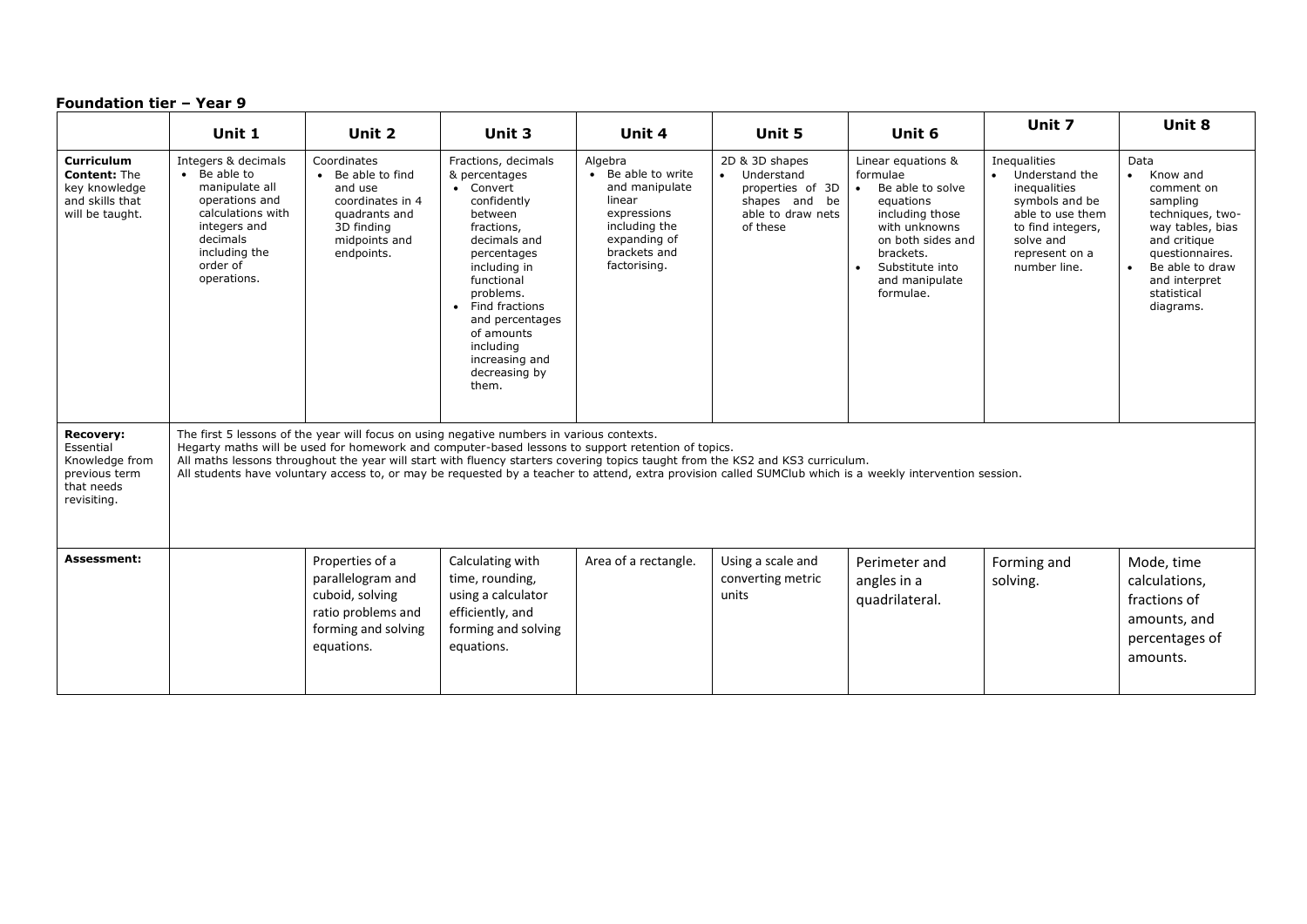|                                                                                                   | Unit 9                                                                                                                                                                                                                                                                                                                                                                                                                                                                                         | <b>Unit 10</b>                                                                                              | <b>Unit 11</b>                                                                                                                                     | <b>Unit 12</b>                                                                                                           | <b>Unit 13</b>                                                                                                                               | <b>Unit 14</b>                                                                                                                                         | <b>Unit 15</b>                                                                                                            | <b>Unit 16</b>                                                                                                                      |  |
|---------------------------------------------------------------------------------------------------|------------------------------------------------------------------------------------------------------------------------------------------------------------------------------------------------------------------------------------------------------------------------------------------------------------------------------------------------------------------------------------------------------------------------------------------------------------------------------------------------|-------------------------------------------------------------------------------------------------------------|----------------------------------------------------------------------------------------------------------------------------------------------------|--------------------------------------------------------------------------------------------------------------------------|----------------------------------------------------------------------------------------------------------------------------------------------|--------------------------------------------------------------------------------------------------------------------------------------------------------|---------------------------------------------------------------------------------------------------------------------------|-------------------------------------------------------------------------------------------------------------------------------------|--|
| <b>Curriculum</b><br><b>Content:</b> The key<br>knowledge and skills<br>that will be taught.      | Shape & angle<br>Know properties of<br>common shapes<br>and use these to<br>solve problems.<br>Understand the<br>basic rules of angles<br>including those in<br>parallel lines and in<br>polygons.                                                                                                                                                                                                                                                                                             | Fractions<br>Confidently use<br>$\bullet$<br>the four<br>operations with<br>fractions and<br>mixed numbers. | Ratio<br>Be able to simplify<br>and divide given<br>amounts into<br>ratios.<br>Be able to solve<br>functional ratio and<br>proportion<br>problems. | Perimeter & area<br>Be able to find the<br>perimeter and area<br>of regular polygons<br>and know the<br>formulas to use. | Circles<br>Be able to calculate<br>$\bullet$<br>the area and<br>circumference of a<br>circle.                                                | Averages & range<br>Be able to calculate<br>averages and range<br>from lists, tables<br>and diagrams.<br>Be able to compare<br>$\bullet$<br>data sets. | Pythagoras' Theorem<br>Know and apply<br>Pythagoras'<br>theorem to find<br>missing sides in<br>right-angled<br>triangles. | Trigonometry<br>Know and apply<br>the rules of<br>trigonometry to<br>find missing sides<br>and angles in right<br>angled triangles. |  |
| <b>Recovery:</b><br><b>Essential Knowledge</b><br>from previous term<br>that needs<br>revisiting. | The first 5 lessons of the year will focus on using negative numbers in various contexts.<br>Hegarty maths will be used for homework and computer-based lessons to support retention of topics.<br>All maths lessons throughout the year will start with fluency starters covering topics taught from the KS2 and KS3 curriculum.<br>All students have voluntary access to, or may be requested by a teacher to attend, extra provision called SUMClub which is a weekly intervention session. |                                                                                                             |                                                                                                                                                    |                                                                                                                          |                                                                                                                                              |                                                                                                                                                        |                                                                                                                           |                                                                                                                                     |  |
| Assessment:                                                                                       | Forming and solving<br>equations, and<br>fractions of amounts.                                                                                                                                                                                                                                                                                                                                                                                                                                 | Pie charts.                                                                                                 | Fractions, time<br>calculations,<br>forming and solving<br>equations, lowest<br>common multiple,<br>and percentages of<br>amounts.                 | Converting metric<br>units, forming and<br>solving equations,<br>fractions of amounts<br>and equivalent<br>fractions.    | Forming and<br>simplifying/solving<br>expressions/equation<br>s, estimating using<br>significant figures,<br>and converting<br>metric units. | Forming expressions,<br>forming and solving<br>equations, bar charts<br>and stem and leaf<br>diagrams and<br>reading inequalities.                     | Rounding,<br>perimeter,<br>understanding<br>coordinates, and<br>using surds.                                              | Efficient use of<br>calculators,<br>rounding, and area<br>of a triangle.                                                            |  |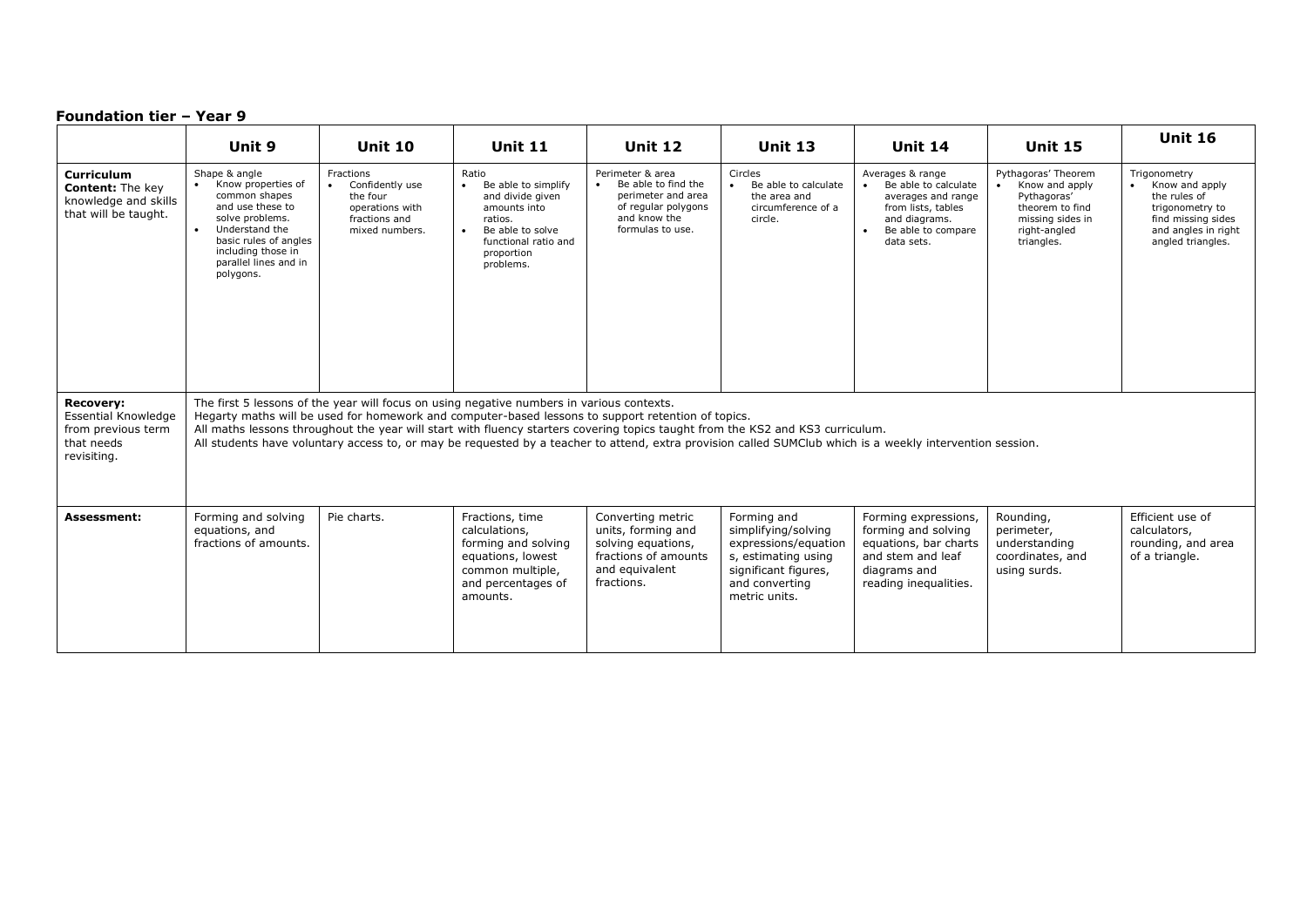|                                                                                         | Unit 1                                                                                                                                                                                                                                                                                                                                                                                                                                                                                         | Unit 2                                                                                                                | Unit 3                                                                                                                                                                                                                                                                                                                                                                               | Unit 4                                                                                                                                                                                                                                             | Unit 5                                                                                                                                                       | Unit 6                                                                                                                                                                                                                                                                                                                                                   | Unit 7                                                                                                                                                                                                                                     |  |
|-----------------------------------------------------------------------------------------|------------------------------------------------------------------------------------------------------------------------------------------------------------------------------------------------------------------------------------------------------------------------------------------------------------------------------------------------------------------------------------------------------------------------------------------------------------------------------------------------|-----------------------------------------------------------------------------------------------------------------------|--------------------------------------------------------------------------------------------------------------------------------------------------------------------------------------------------------------------------------------------------------------------------------------------------------------------------------------------------------------------------------------|----------------------------------------------------------------------------------------------------------------------------------------------------------------------------------------------------------------------------------------------------|--------------------------------------------------------------------------------------------------------------------------------------------------------------|----------------------------------------------------------------------------------------------------------------------------------------------------------------------------------------------------------------------------------------------------------------------------------------------------------------------------------------------------------|--------------------------------------------------------------------------------------------------------------------------------------------------------------------------------------------------------------------------------------------|--|
| Curriculum<br>Content: The key<br>knowledge and skills<br>that will be taught.          | Integers & decimals<br>Be able to<br>manipulate all<br>operations and<br>calculations with<br>integers and<br>decimals including<br>the order of<br>operations.                                                                                                                                                                                                                                                                                                                                | Coordinates<br>Be able to find and<br>use coordinates in 4<br>quadrants and 3D<br>finding midpoints<br>and endpoints. | Fractions, decimals &<br>percentages<br>• Convert confidently<br>between fractions,<br>decimals and<br>percentages<br>including in<br>functional problems.<br>Find fractions and<br>percentages of<br>amounts including<br>increasing and<br>decreasing.<br>Convert recurring<br>decimals to<br>fractions.<br>Solve problems with<br>reverse percentage<br>and compound<br>interest. | Algebra<br>Be able to write and<br>$\bullet$<br>manipulate linear<br>expressions including<br>the expanding of<br>brackets and<br>factorizing.<br>Factorise quadratics<br>including those with<br>an x <sup>2</sup> coefficient<br>greater than 1. | 2D & 3D shapes<br>Understand<br>properties of 3D<br>shapes and be able<br>to draw nets of<br>these.<br>Use and draw plans<br>and elevations of 3D<br>shapes. | Formulae & equations<br>Be able to solve<br>$\bullet$<br>equations including<br>those with unknowns<br>on both sides and<br>brackets.<br>Understand the<br>$\bullet$<br>inequalities symbols<br>and be able to use<br>them to find<br>integers, solve and<br>represent on a<br>number line.<br>Rearrange linear and<br>$\bullet$<br>quadratic equations. | Data<br>Design and use data-<br>collection sheets for<br>grouped, discrete<br>and continuous data.<br>Collect data using<br>various methods.<br>Sort, classify and<br>tabulate data and<br>discrete or<br>continuous<br>quantitative data. |  |
| <b>Recovery:</b><br>Essential Knowledge<br>from previous term<br>that needs revisiting. | The first 5 lessons of the year will focus on using negative numbers in various contexts.<br>Hegarty maths will be used for homework and computer-based lessons to support retention of topics.<br>All maths lessons throughout the year will start with fluency starters covering topics taught from the KS2 and KS3 curriculum.<br>All students have voluntary access to, or may be requested by a teacher to attend, extra provision called SUMClub which is a weekly intervention session. |                                                                                                                       |                                                                                                                                                                                                                                                                                                                                                                                      |                                                                                                                                                                                                                                                    |                                                                                                                                                              |                                                                                                                                                                                                                                                                                                                                                          |                                                                                                                                                                                                                                            |  |
| Assessment:                                                                             |                                                                                                                                                                                                                                                                                                                                                                                                                                                                                                | Properties of a<br>parallelogram and<br>cuboid, solving ratio<br>problems and forming<br>and solving equations.       | Calculating with time,<br>rounding, using a<br>calculator efficiently,<br>and forming and solving<br>equations.                                                                                                                                                                                                                                                                      | Basic surds, and area of<br>rectangles.                                                                                                                                                                                                            | Using a scale and<br>converting metric units.                                                                                                                | Perimeter, area of a<br>rectangle and trapezium,<br>angles in a quadrilateral,<br>rounding, calculating<br>with fractions, positive<br>and negative square<br>roots.                                                                                                                                                                                     | Mode, time calculations,<br>fractions of amounts, and<br>percentages of amounts.                                                                                                                                                           |  |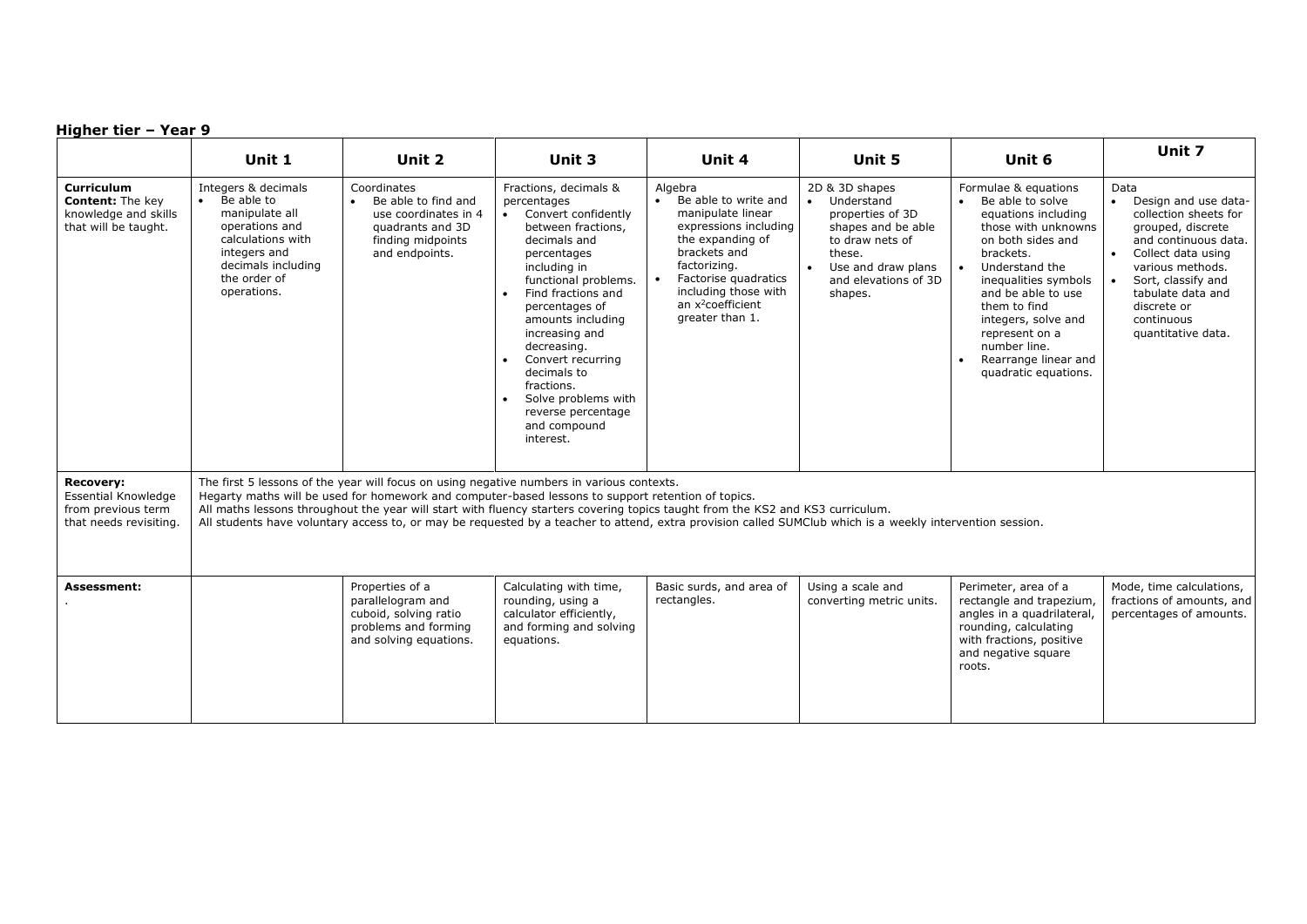|                                                                                                | Unit 8                                                                                                                                                                                                                                                                                                                                                        | Unit 9                                                                                                                                                         | <b>Unit 10</b>                                                                                                                                                                                                                          | <b>Unit 11</b>                                                                                                                                                                                                       | <b>Unit 12</b>                                                                                                                            | <b>Unit 13</b>                                                                                                                                                                                                                                                      | <b>Unit 14</b>                                                                                                                               |  |
|------------------------------------------------------------------------------------------------|---------------------------------------------------------------------------------------------------------------------------------------------------------------------------------------------------------------------------------------------------------------------------------------------------------------------------------------------------------------|----------------------------------------------------------------------------------------------------------------------------------------------------------------|-----------------------------------------------------------------------------------------------------------------------------------------------------------------------------------------------------------------------------------------|----------------------------------------------------------------------------------------------------------------------------------------------------------------------------------------------------------------------|-------------------------------------------------------------------------------------------------------------------------------------------|---------------------------------------------------------------------------------------------------------------------------------------------------------------------------------------------------------------------------------------------------------------------|----------------------------------------------------------------------------------------------------------------------------------------------|--|
| <b>Curriculum</b><br><b>Content:</b> The key<br>knowledge and skills<br>that will be taught.   | Shape & angle<br>Know properties of<br>$\bullet$<br>common shapes and<br>use these to solve<br>problems.<br>Understand the basic $\vert \bullet \vert$<br>$\bullet$<br>rules of angles<br>including those in<br>parallel lines and<br>interior and exterior<br>angles.                                                                                        | Fractions<br>Confidently use the<br>four operations with<br>fractions and mixed<br>fractions.<br>Solve functional<br>exam style<br>problems with<br>fractions. | Ratio<br>Be able to simplify<br>and divide given<br>amounts into ratios.<br>Be able to solve<br>$\bullet$<br>functional ratio and<br>proportion<br>problems.<br>Use volume and<br>area scale factors to<br>calculate missing<br>values. | Perimeter & area<br>Be able to find the<br>$\bullet$<br>perimeter and area<br>of regular polygons<br>and know the<br>formulas to use.                                                                                | Averages & range<br>Be able to calculate<br>averages and range<br>from lists, tables and<br>diagrams.<br>Be able to compare<br>data sets. | Pythagoras &<br>trigonometry<br>Know and apply<br>Pythagoras' theorem<br>to find missing sides<br>in right-angled<br>triangles.<br>Know and apply the<br>$\bullet$<br>rules of<br>trigonometry to find<br>missing sides and<br>angles in right<br>angled triangles. | Graphs<br>Be able to draw and<br>use graphs of<br>equations, including<br>linear, quadratic,<br>cubic, reciprocal and<br>exponential graphs. |  |
| <b>Recovery:</b><br><b>Essential Knowledge</b><br>from previous term<br>that needs revisiting. | The first 5 lessons of the year will focus on recapping negative numbers, basic algebra skills and using the 4 operations.<br>During the first 2 weeks of term, all students will be given an introductory lesson to Hegarty maths.<br>All maths lessons throughout the year, will start with fluency starters covering topics taught from the previous year. |                                                                                                                                                                |                                                                                                                                                                                                                                         |                                                                                                                                                                                                                      |                                                                                                                                           |                                                                                                                                                                                                                                                                     |                                                                                                                                              |  |
| <b>Assessment:</b>                                                                             | Forming and solving<br>equations, and fractions<br>of amounts.                                                                                                                                                                                                                                                                                                | Forming and<br>solving<br>equations, and prime<br>factor decomposition.                                                                                        | Finding fractions,<br>multiplying fractions,<br>time calculations,<br>forming and solving<br>equations, lowest<br>common multiple,<br>percentages of amounts<br>and area of a rectangle.                                                | Converting metric units,<br>forming and solving<br>equations, rounding,<br>fractions of amounts and<br>equivalent fractions, nets<br>of 3D shapes, dividing in<br>a ratio, set up formulae,<br>simplify expressions. | Forming expressions,<br>forming and solving<br>equations, bar charts and<br>stem and leaf diagrams,<br>and reading inequalities.          | Efficient use of<br>calculators, rounding,<br>perimeter, area of<br>squares, triangles and<br>circles, understanding<br>coordinates, and using<br>surds.                                                                                                            | Calculating with negative<br>numbers, fractions and<br>indices, and reading<br>inequalities.                                                 |  |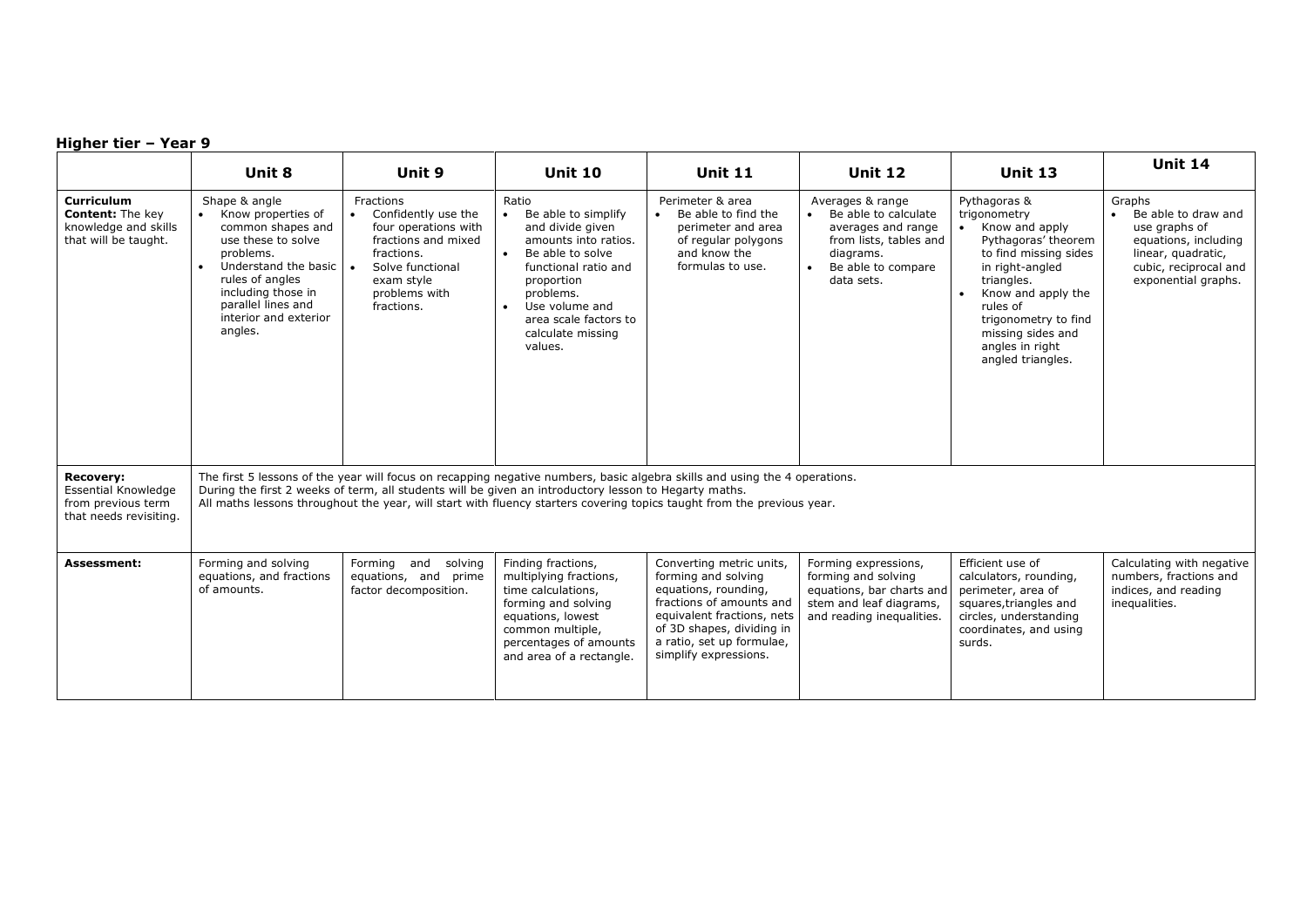#### **Recovery Curriculum Overview for Year 10 LAL tier – Year 10**

|                                                                                                 | <b>Unit 14</b>                                                                                                                                                                                                                                                                                                                                                                                                                                                                                 | <b>Unit 15</b>                                                                                                                                                                           | <b>Unit 16</b>                                                                                                                                        | <b>Unit 17</b>                                                                                                                                                                                                              | <b>Unit 18</b>                                                                                                                                                                                                                                                                |  |  |  |
|-------------------------------------------------------------------------------------------------|------------------------------------------------------------------------------------------------------------------------------------------------------------------------------------------------------------------------------------------------------------------------------------------------------------------------------------------------------------------------------------------------------------------------------------------------------------------------------------------------|------------------------------------------------------------------------------------------------------------------------------------------------------------------------------------------|-------------------------------------------------------------------------------------------------------------------------------------------------------|-----------------------------------------------------------------------------------------------------------------------------------------------------------------------------------------------------------------------------|-------------------------------------------------------------------------------------------------------------------------------------------------------------------------------------------------------------------------------------------------------------------------------|--|--|--|
| <b>Curriculum</b><br><b>Content: The</b><br>key knowledge<br>and skills that<br>will be taught. | Integers revision and types of<br>number<br>• Be able to round numbers to<br>different degrees of accuracy.<br>• Calculate with negative numbers.<br>• Calculate multiples, factors,<br>square and cube numbers, and<br>square and cube roots.                                                                                                                                                                                                                                                 | Ratio and proportion revision<br>• Use unitary method to solve<br>proportion problems.                                                                                                   | Patterns and sequences<br>• Describe and continue a<br>sequence (shape, number and<br>pattern).<br>Use a rule to generate a<br>$\bullet$<br>sequence. | Symmetry and transformations<br>• Recognise and work with lines of<br>symmetry and rotational<br>symmetry.<br>Be able to carry out simple<br>$\bullet$<br>examples of rotation, reflection,<br>enlargement and translation. | Area and volume revision<br>• Calculate the area of a<br>parallelogram and the volume of<br>cubes and cuboids.                                                                                                                                                                |  |  |  |
| <b>Recovery:</b><br>Essential<br>Knowledge from<br>previous term<br>that needs<br>revisiting.   | The first 5 lessons of the year will focus on using negative numbers in various contexts.<br>Hegarty maths will be used for homework and computer-based lessons to support retention of topics.<br>All maths lessons throughout the year will start with fluency starters covering topics taught from the KS2 and KS3 curriculum.<br>All students have voluntary access to, or may be requested by a teacher to attend, extra provision called SUMClub which is a weekly intervention session. |                                                                                                                                                                                          |                                                                                                                                                       |                                                                                                                                                                                                                             |                                                                                                                                                                                                                                                                               |  |  |  |
| <b>Assessment:</b>                                                                              | • Be able to read, write, count and<br>order numbers including negative<br>numbers.<br>• Identify and use place value and<br>number bonds.<br>• Use mental and written methods<br>for all four operations.                                                                                                                                                                                                                                                                                     | Read and write ratios, simplify<br>them and use equivalents.<br>Use diagrams to share in a ratio.<br>$\bullet$<br>$\bullet$<br>Solve simple proportion<br>problems using multiplication. |                                                                                                                                                       |                                                                                                                                                                                                                             | Name 3D shapes.<br>$\bullet$<br>Count cubes to calculate volume.<br>Be able to find the perimeter and<br>area of shapes by counting<br>squares and by adding or<br>multiplying values.<br>Area formulae discussed and<br>encouraged for squares,<br>rectangles and triangles. |  |  |  |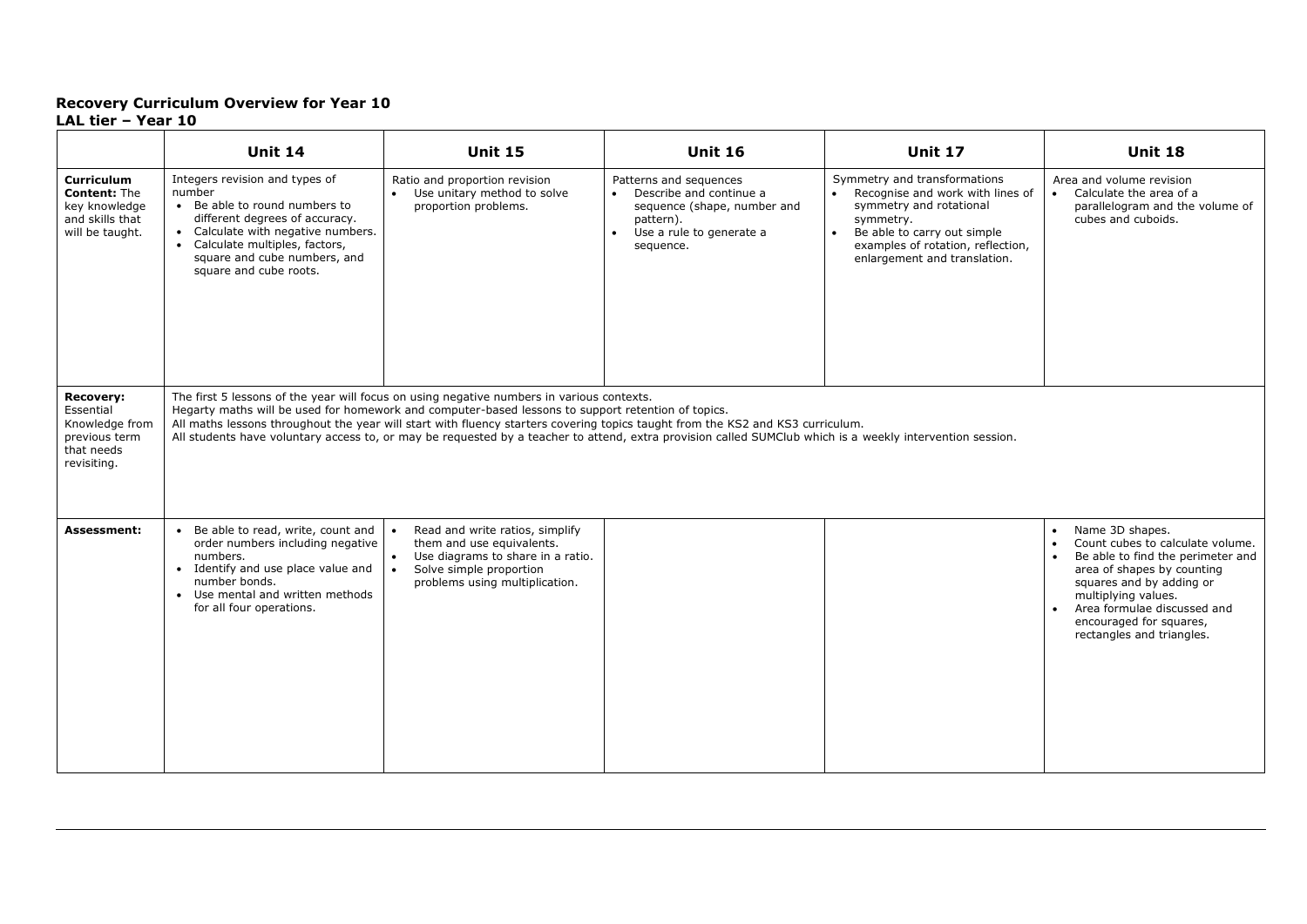|                                                                                                 | <b>Unit 19</b>                                                                                                                                                                                                                                                                                                                                                                                                                                                                                 | <b>Unit 20</b>                                                                                                                                                                                                         | <b>Unit 21</b>                                                                                                                                                         | <b>Unit 22</b>                                                                                                     |  |  |  |  |
|-------------------------------------------------------------------------------------------------|------------------------------------------------------------------------------------------------------------------------------------------------------------------------------------------------------------------------------------------------------------------------------------------------------------------------------------------------------------------------------------------------------------------------------------------------------------------------------------------------|------------------------------------------------------------------------------------------------------------------------------------------------------------------------------------------------------------------------|------------------------------------------------------------------------------------------------------------------------------------------------------------------------|--------------------------------------------------------------------------------------------------------------------|--|--|--|--|
| <b>Curriculum</b><br><b>Content: The</b><br>key knowledge<br>and skills that<br>will be taught. | Probability<br>Recognise and use simple probability<br>scales.<br>Calculate single event probabilities as<br>fractions, and use the idea of probabilities<br>adding to 1.                                                                                                                                                                                                                                                                                                                      | Symmetry, similarity and congruence<br>Use symmetry to complete diagrams.<br>$\bullet$<br>Know properties of quadrilaterals.<br>Identify congruent shapes and consider the<br>$\bullet$<br>effect meant by similarity. | Substitution and formulae<br>Substitute into algebraic and worded<br>$\bullet$<br>formulae.<br>Manipulate single step formulae.                                        | Real life Maths<br>• Using a calendar and working with time,<br>money, scale and maps.                             |  |  |  |  |
| <b>Recovery:</b><br>Essential<br>Knowledge from<br>previous term<br>that needs<br>revisiting.   | The first 5 lessons of the year will focus on using negative numbers in various contexts.<br>Hegarty maths will be used for homework and computer-based lessons to support retention of topics.<br>All maths lessons throughout the year will start with fluency starters covering topics taught from the KS2 and KS3 curriculum.<br>All students have voluntary access to, or may be requested by a teacher to attend, extra provision called SUMClub which is a weekly intervention session. |                                                                                                                                                                                                                        |                                                                                                                                                                        |                                                                                                                    |  |  |  |  |
| Assessment:<br>ALL units revisit<br>and reassess<br>number skills.                              |                                                                                                                                                                                                                                                                                                                                                                                                                                                                                                | Recognise and work with lines of symmetry<br>$\bullet$<br>and rotational symmetry.                                                                                                                                     | Identify and use inverse operations.<br>Set up and solve one step equations<br>involving any of the 4 operations.<br>Substitute positive integers into<br>expressions. | Find fractions of amounts.<br>Find simple percentages of amounts (25%,<br>50%, 10%) including functional problems. |  |  |  |  |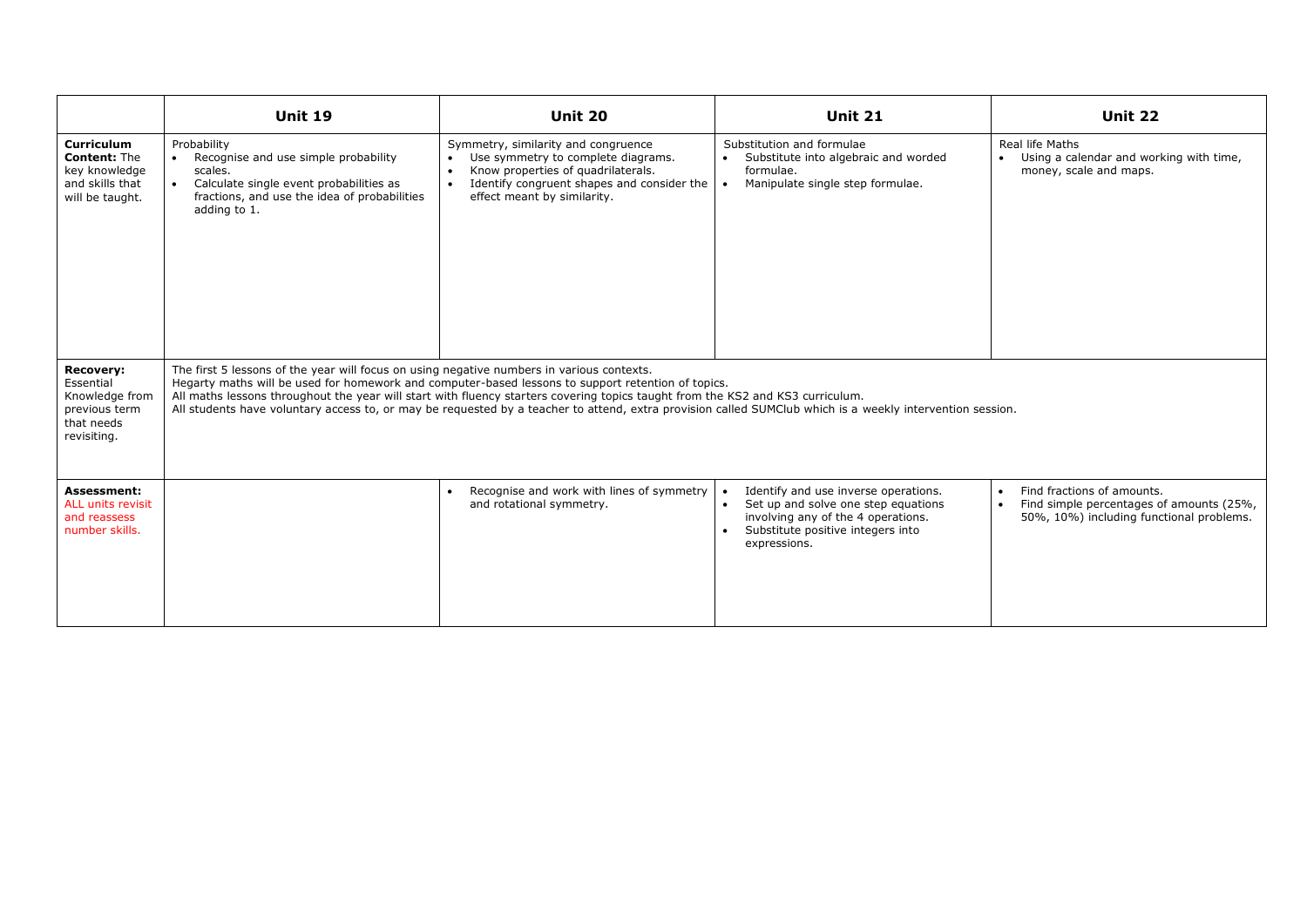|                                                                                                | <b>Unit 17</b>                                                                                                                                                                                                                                                                                                                                                                                                                                                                                 | Unit 18                                                                                                                                                  | Unit 19                                                                                             | Unit 20                                                                                                                      | <b>Unit 21</b>                                                                                                                                     | <b>Unit 22</b>                                                                                                                                     |  |  |
|------------------------------------------------------------------------------------------------|------------------------------------------------------------------------------------------------------------------------------------------------------------------------------------------------------------------------------------------------------------------------------------------------------------------------------------------------------------------------------------------------------------------------------------------------------------------------------------------------|----------------------------------------------------------------------------------------------------------------------------------------------------------|-----------------------------------------------------------------------------------------------------|------------------------------------------------------------------------------------------------------------------------------|----------------------------------------------------------------------------------------------------------------------------------------------------|----------------------------------------------------------------------------------------------------------------------------------------------------|--|--|
| Curriculum<br><b>Content:</b> The key<br>knowledge and skills<br>that will be taught.          | Graphs<br>Be able to draw and<br>$\bullet$<br>interpret graphs.                                                                                                                                                                                                                                                                                                                                                                                                                                | Types of number<br>Be confident in<br>$\bullet$<br>calculating highest<br>common factor, lowest<br>common multiple and<br>prime factor<br>decomposition. | Proportion<br>Be able to solve<br>$\bullet$<br>problems with direct and<br>inverse proportionality. | Sequences<br>Continue a sequence,<br>$\bullet$<br>(number and pattern)<br>state the rule and find<br>nth terms of sequences. | <b>Transformations</b><br>Be able to accurately<br>$\bullet$<br>carry out and describe<br>rotation, reflection,<br>enlargement and<br>translation. | Surface area & volume<br>• Be able to find the<br>volume and surface area<br>of 3D shapes, including<br>cylinders.                                 |  |  |
| <b>Recovery:</b><br><b>Essential Knowledge</b><br>from previous term<br>that needs revisiting. | The first 5 lessons of the year will focus on using negative numbers in various contexts.<br>Hegarty maths will be used for homework and computer-based lessons to support retention of topics.<br>All maths lessons throughout the year will start with fluency starters covering topics taught from the KS2 and KS3 curriculum.<br>All students have voluntary access to, or may be requested by a teacher to attend, extra provision called SUMClub which is a weekly intervention session. |                                                                                                                                                          |                                                                                                     |                                                                                                                              |                                                                                                                                                    |                                                                                                                                                    |  |  |
| <b>Assessment:</b>                                                                             | Calculating with negative<br>numbers, fractions and<br>indices, and reading<br>inequalities.                                                                                                                                                                                                                                                                                                                                                                                                   | Calculating with time and<br>order of operations.                                                                                                        | Conversion between metric<br>units, reading from a graph,<br>and percentages of amounts.            | Difference between<br>expressions and formulae.                                                                              |                                                                                                                                                    | Identifying 3D shapes and<br>properties (faces, edges,<br>vertices), rounding,<br>converting between metric<br>units, and best value for<br>money. |  |  |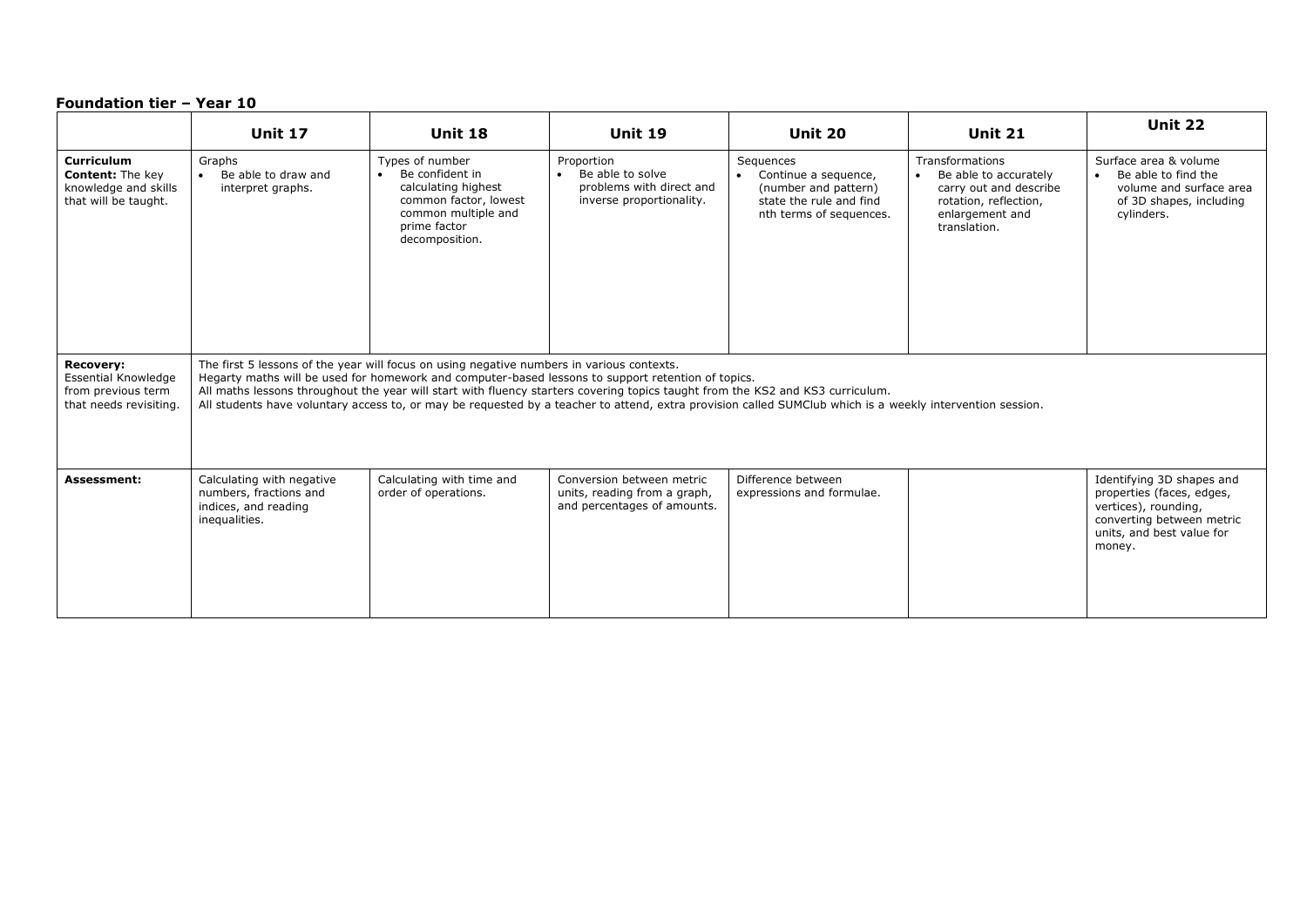|                                                                                                | <b>Unit 23</b>                                                                                                                                                                                                                                                                                                                                                                                                                                                                                 | Unit 24                                                                      | <b>Unit 25</b>                                                                                                                                             | Unit 26                                                                                                                                       | Unit 27                                                        | Unit 28                                                                                                                                                                                                           |  |  |
|------------------------------------------------------------------------------------------------|------------------------------------------------------------------------------------------------------------------------------------------------------------------------------------------------------------------------------------------------------------------------------------------------------------------------------------------------------------------------------------------------------------------------------------------------------------------------------------------------|------------------------------------------------------------------------------|------------------------------------------------------------------------------------------------------------------------------------------------------------|-----------------------------------------------------------------------------------------------------------------------------------------------|----------------------------------------------------------------|-------------------------------------------------------------------------------------------------------------------------------------------------------------------------------------------------------------------|--|--|
| Curriculum<br><b>Content:</b> The key<br>knowledge and skills<br>that will be taught.          | Probability<br>Calculate the probability<br>of events and answer<br>functional questions<br>relating to probability.                                                                                                                                                                                                                                                                                                                                                                           | Set theory<br>Recognise and use set<br>theory notation and<br>venn diagrams. | Compound measures<br>Be able to convert<br>$\bullet$<br>measures of length, area<br>and volume.<br>Solve problems about<br>speed, density and<br>pressure. | Similarity & congruence<br>Understand what<br>$\bullet$<br>similarity and congruence<br>are and be able to apply<br>the concepts to problems. | Formulae<br>Rearrange and manipulate<br>$\bullet$<br>formulae. | Real life maths<br>Apply maths to real life<br>situations such as utility<br>bills etc.                                                                                                                           |  |  |
| <b>Recovery:</b><br><b>Essential Knowledge</b><br>from previous term<br>that needs revisiting. | The first 5 lessons of the year will focus on using negative numbers in various contexts.<br>Hegarty maths will be used for homework and computer-based lessons to support retention of topics.<br>All maths lessons throughout the year will start with fluency starters covering topics taught from the KS2 and KS3 curriculum.<br>All students have voluntary access to, or may be requested by a teacher to attend, extra provision called SUMClub which is a weekly intervention session. |                                                                              |                                                                                                                                                            |                                                                                                                                               |                                                                |                                                                                                                                                                                                                   |  |  |
| <b>Assessment:</b>                                                                             | Percentages of amounts,<br>addition and multiplication of<br>fractions, and conversions<br>between fractions, decimals<br>and percentages.                                                                                                                                                                                                                                                                                                                                                     | Completing 2 way tables,<br>total percentage, and prime<br>numbers.          | Reading scales, decimal place<br>value, rounding, inequalities,<br>reading and plotting graphs.                                                            | Perimeter, angle properties,<br>forming and solving<br>equations, using scale factors,<br>and writing and simplifying<br>ratios.              |                                                                | Reading scales, decimal place<br>value, negative numbers,<br>using two way tables, time<br>and money calculations,<br>reading and drawing graphs,<br>and solving fractions,<br>percentages and ratio<br>problems. |  |  |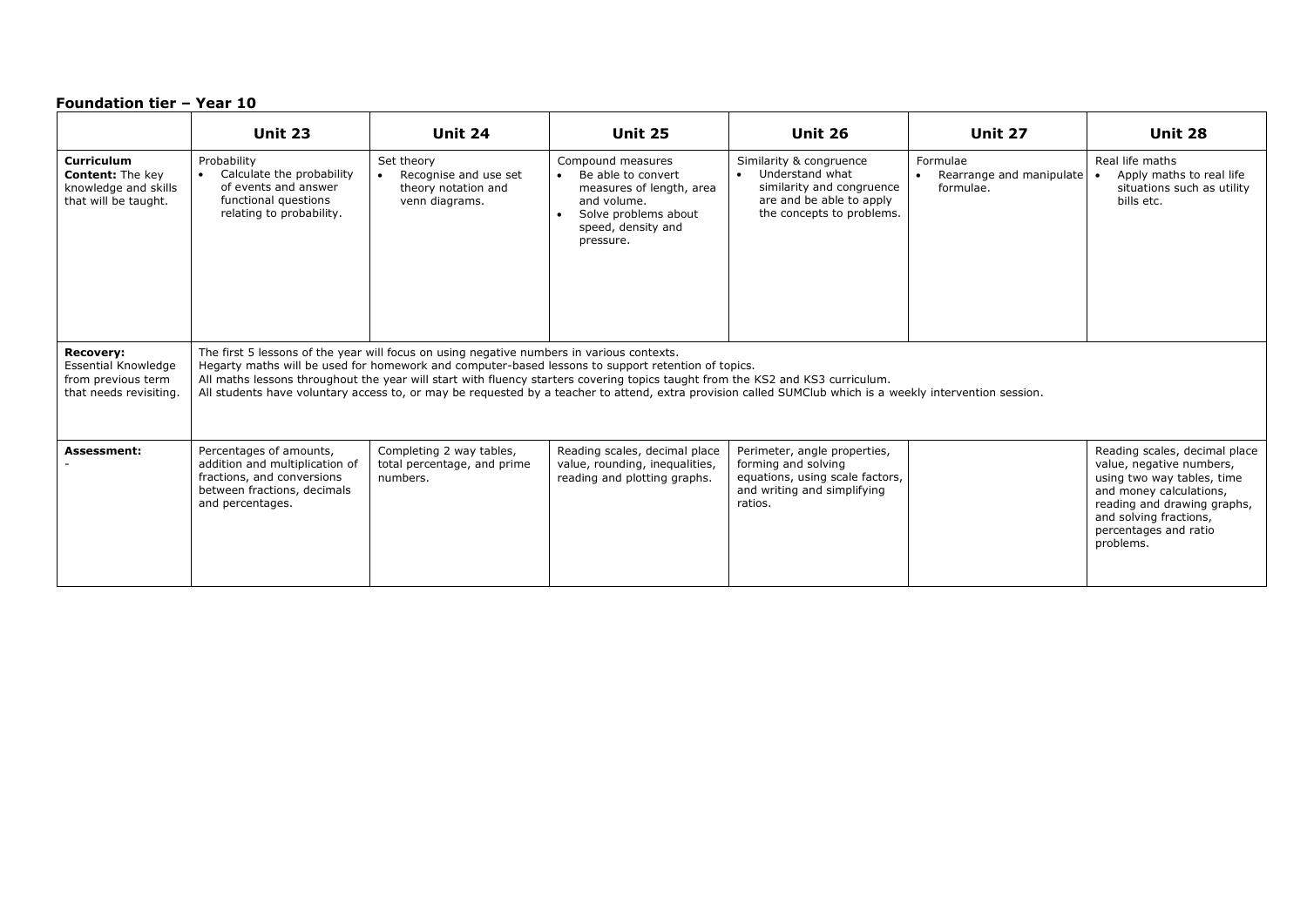|                                                                                                | <b>Unit 15</b>                                                                                                                                                                                                                                                                                                                                                                                                                                                                                 | <b>Unit 16</b>                                                                                                                                    | <b>Unit 17</b>                                                                                                                                                                                                         | <b>Unit 18</b>                                                                                      | <b>Unit 19</b>                                                          | <b>Unit 20</b>                                                                                                    | <b>Unit 21</b>                                                                                                                                                               | Unit 22                                                                                                                                                                                                                                                                                                                                                                                                                                     |
|------------------------------------------------------------------------------------------------|------------------------------------------------------------------------------------------------------------------------------------------------------------------------------------------------------------------------------------------------------------------------------------------------------------------------------------------------------------------------------------------------------------------------------------------------------------------------------------------------|---------------------------------------------------------------------------------------------------------------------------------------------------|------------------------------------------------------------------------------------------------------------------------------------------------------------------------------------------------------------------------|-----------------------------------------------------------------------------------------------------|-------------------------------------------------------------------------|-------------------------------------------------------------------------------------------------------------------|------------------------------------------------------------------------------------------------------------------------------------------------------------------------------|---------------------------------------------------------------------------------------------------------------------------------------------------------------------------------------------------------------------------------------------------------------------------------------------------------------------------------------------------------------------------------------------------------------------------------------------|
| <b>Curriculum</b><br><b>Content:</b> The key<br>knowledge and skills<br>that will be taught.   | Construction & loci<br>Be able to<br>$\bullet$<br>accurately<br>construct<br>bisectors,<br>triangles and loci<br>with<br>mathematical<br>instruments.                                                                                                                                                                                                                                                                                                                                          | Types of number<br>Be confident in<br>calculating<br>highest common<br>factor, lowest<br>common<br>multiple and<br>prime factor<br>decomposition. | Algebraic fractions<br>Add, subtract,<br>$\bullet$<br>multiply and<br>divide algebraic<br>fractions.<br>Simplify algebraic<br>$\bullet$<br>fractions.                                                                  | Proportion<br>• Be able to solve<br>problems with<br>direct and inverse<br>proportionality.         | Coordinate geometry<br>Find and use<br>$\bullet$<br>equations of lines. | Histograms<br>• Construct and<br>interpret<br>histograms.                                                         | Sequences<br>Continue a<br>$\bullet$<br>sequence,<br>(number and<br>pattern) state the<br>rule and find nth<br>terms of<br>sequences<br>including<br>quadratic<br>sequences. | Inequalities<br>Solve two linear<br>$\bullet$<br>inequalities in $x$ ,<br>find the solution<br>sets and compare<br>them to see which<br>value of $x$<br>satisfies both.<br>Solve linear<br>$\bullet$<br>inequalities in two<br>variables<br>algebraically.<br>Represent the<br>solution set for<br>inequalities using<br>set notation, i.e.<br>curly brackets<br>and 'is an<br>element of'<br>notation.<br>Solve quadratic<br>inequalities. |
| <b>Recovery:</b><br><b>Essential Knowledge</b><br>from previous term<br>that needs revisiting. | The first 5 lessons of the year will focus on using negative numbers in various contexts.<br>Hegarty maths will be used for homework and computer-based lessons to support retention of topics.<br>All maths lessons throughout the year will start with fluency starters covering topics taught from the KS2 and KS3 curriculum.<br>All students have voluntary access to, or may be requested by a teacher to attend, extra provision called SUMClub which is a weekly intervention session. |                                                                                                                                                   |                                                                                                                                                                                                                        |                                                                                                     |                                                                         |                                                                                                                   |                                                                                                                                                                              |                                                                                                                                                                                                                                                                                                                                                                                                                                             |
| Assessment:<br>tested.                                                                         | Bearings, area of<br>rectangles and<br>triangles, and<br>rotation.                                                                                                                                                                                                                                                                                                                                                                                                                             | Order of operations,<br>calculating with<br>time, using speed<br>formula, converting<br>metric units, and<br>simplifying surds.                   | Use laws and indices,<br>expand and factorise,<br>solve probability<br>problems, set up and<br>solve inequalities,<br>area of rectangles,<br>solve quadratic<br>equations, and solve<br>similar triangles<br>problems. | Conversion between<br>metric units,<br>calculations with time.<br>rounding, using speed<br>formula. | Rearrange equations<br>and circle properties.                           | Reading inequalities,<br>median, estimated<br>mean, proportion as a<br>fraction or decimal,<br>write expressions. | Difference between<br>expressions and<br>formulae.                                                                                                                           | Factorise quadratics,<br>draw lines from<br>equations.                                                                                                                                                                                                                                                                                                                                                                                      |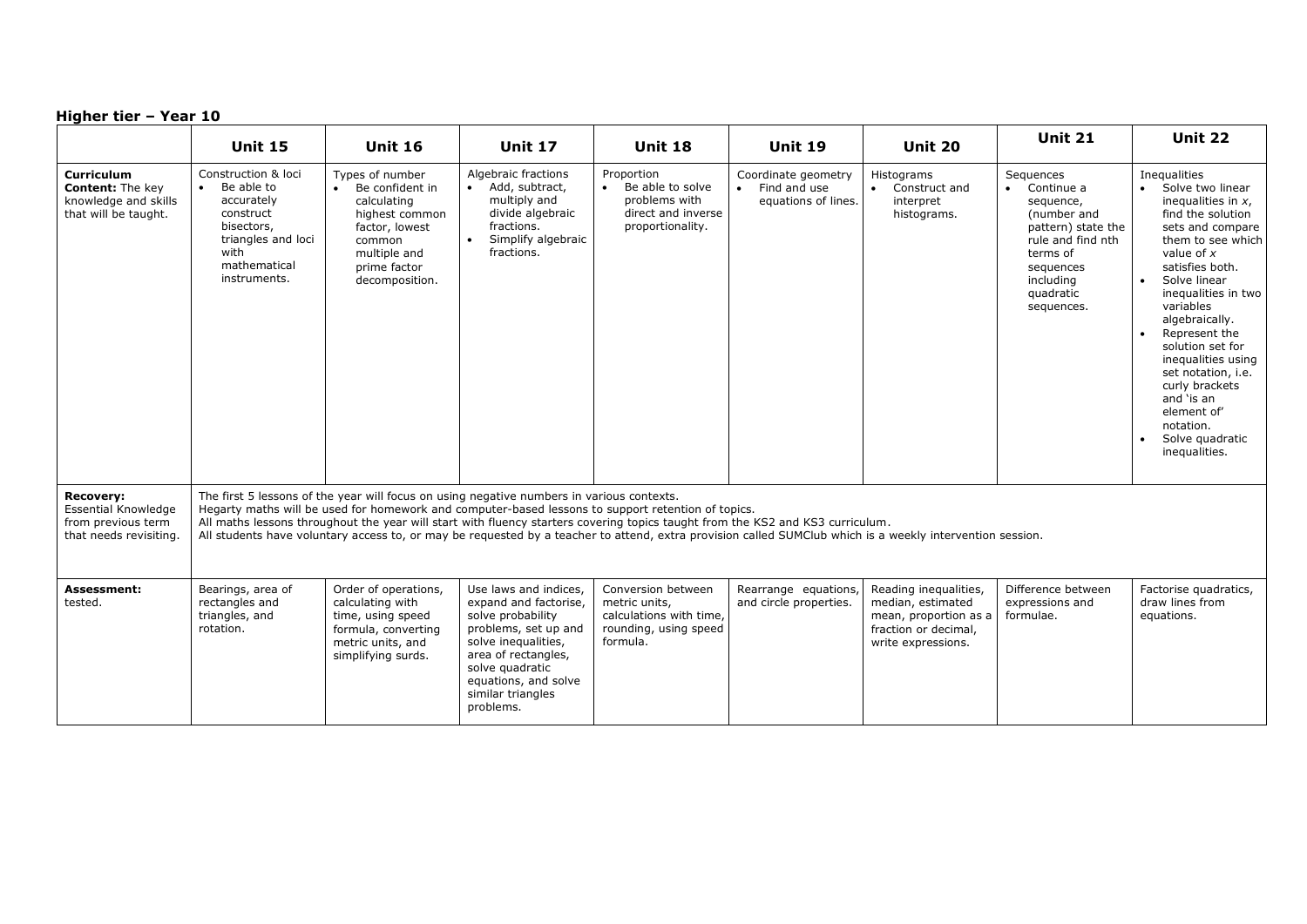|                                                                                                | Unit 23                                                                                                                                                                                                                                                                                                                                                                                                                                                                                        | Unit 24                                                                                                                                                                                                                               | <b>Unit 25</b>                                                                                                | <b>Unit 26</b>                                                                                                                                                              | Unit 27                                                                                                                                                   | Unit 28                                                                                                                                                                                                                                   | Unit 29                                                                                                       |
|------------------------------------------------------------------------------------------------|------------------------------------------------------------------------------------------------------------------------------------------------------------------------------------------------------------------------------------------------------------------------------------------------------------------------------------------------------------------------------------------------------------------------------------------------------------------------------------------------|---------------------------------------------------------------------------------------------------------------------------------------------------------------------------------------------------------------------------------------|---------------------------------------------------------------------------------------------------------------|-----------------------------------------------------------------------------------------------------------------------------------------------------------------------------|-----------------------------------------------------------------------------------------------------------------------------------------------------------|-------------------------------------------------------------------------------------------------------------------------------------------------------------------------------------------------------------------------------------------|---------------------------------------------------------------------------------------------------------------|
| <b>Curriculum</b><br><b>Content:</b> The key<br>knowledge and skills<br>that will be taught.   | Transformations<br>Be able to accurately<br>carry out and<br>describe rotation,<br>reflection,<br>enlargement and<br>translation including<br>negative<br>enlargements.                                                                                                                                                                                                                                                                                                                        | Probability<br>Calculate the<br>probability of events<br>and answer<br>functional questions<br>relating to<br>probability.<br>Be able to draw tree<br>diagrams and find<br>the probability of<br>independent and<br>dependent events. | Set theory<br>• Use set theory<br>notation and solve<br>probability problems<br>involving venn<br>diagrams.   | Surface area & volume<br>Be able to find the<br>$\bullet$<br>volume and surface<br>area of 3D shapes<br>including cones and<br>spheres.                                     | Compound measures<br>Be able to convert $\bullet$<br>measures of length,<br>area and volume.<br>Use formulae<br>involving speed,<br>density and pressure. | Similarity & congruence<br>Understand what<br>similarity and<br>congruence are and<br>be able to apply the<br>concepts to<br>problems.<br>$\bullet$<br>Be able to prove that<br>two shapes are<br>similar or congruent<br>to one another. | Rearranging formulae<br>Be able to change the<br>subject of a formula<br>including the use of<br>factorizing. |
| <b>Recovery:</b><br><b>Essential Knowledge</b><br>from previous term<br>that needs revisiting. | The first 5 lessons of the year will focus on using negative numbers in various contexts.<br>Hegarty maths will be used for homework and computer-based lessons to support retention of topics.<br>All maths lessons throughout the year will start with fluency starters covering topics taught from the KS2 and KS3 curriculum.<br>All students have voluntary access to, or may be requested by a teacher to attend, extra provision called SUMClub which is a weekly intervention session. |                                                                                                                                                                                                                                       |                                                                                                               |                                                                                                                                                                             |                                                                                                                                                           |                                                                                                                                                                                                                                           |                                                                                                               |
| <b>Assessment:</b>                                                                             |                                                                                                                                                                                                                                                                                                                                                                                                                                                                                                | Addition and<br>multiplication of<br>fractions, and<br>conversions between<br>fractions, decimals and<br>percentages, forming<br>and solving equations,<br>solve quadratic<br>equations.                                              | Completing 2 way<br>tables, total percentage,<br>multiples, properties of<br>2D shapes, and prime<br>numbers. | Rounding, converting<br>between metric units,<br>best value for money,<br>calculating rates of<br>change, percentage<br>change, and writing and<br>simplifying expressions. | Reading<br>and<br>plotting<br>graphs, using inequalities,<br>percentages of amounts,<br>area of a rectangle and<br>trapezium, volume of a<br>cuboid.      | Forming and solving<br>equations, using scale<br>factors, angle and 2D<br>shape properties, and<br>using pythagoras.                                                                                                                      | Subtract fractions.                                                                                           |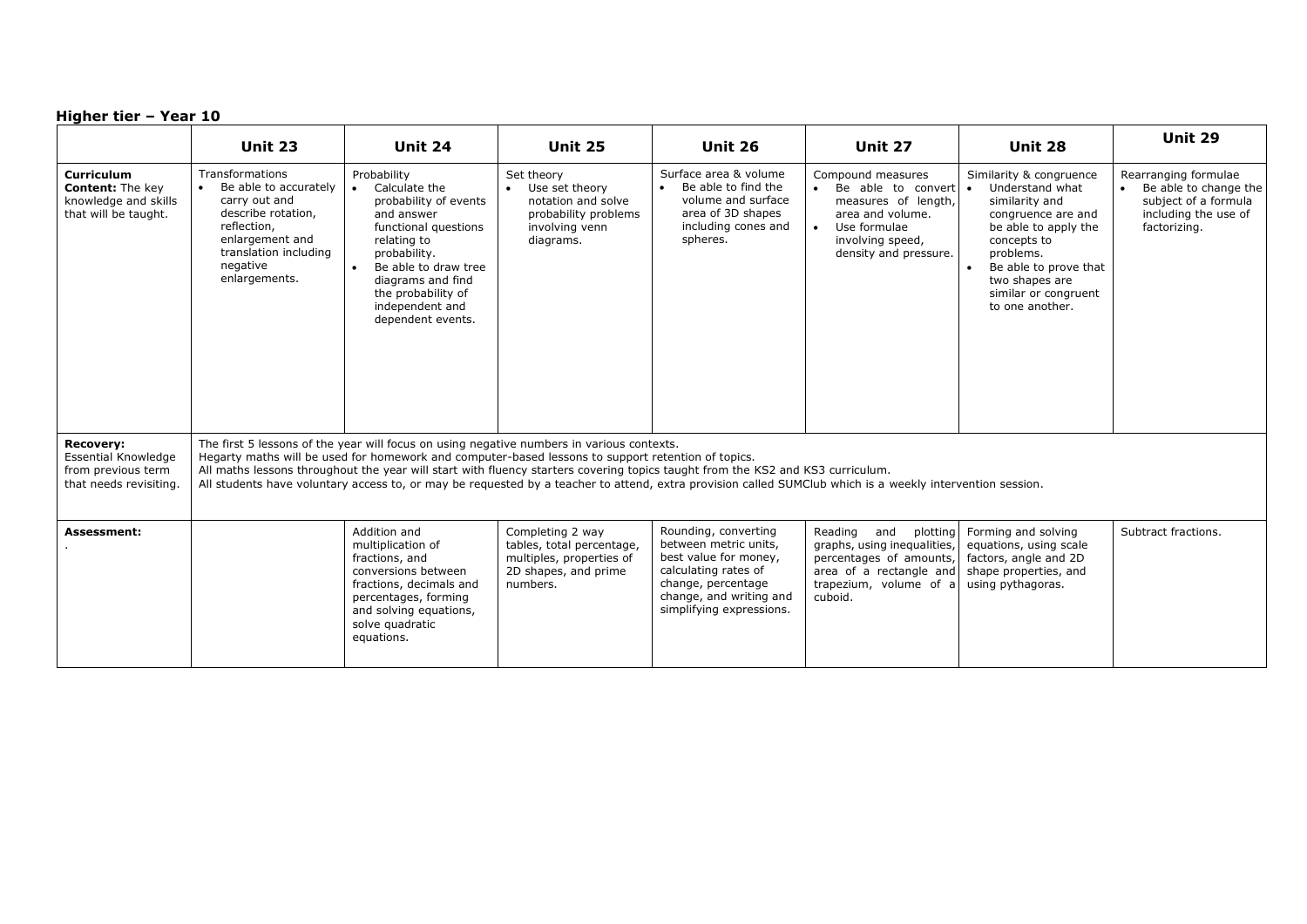# **Recovery Curriculum Overview for Year 11**

### **LAL tier – Year 11**

|                                                                                         | <b>Unit 23</b>                                                                                                                                                                                                                                                                                                                                                                                                                                                                                                                                                         | Unit 24                                                                                                                                                                                       |
|-----------------------------------------------------------------------------------------|------------------------------------------------------------------------------------------------------------------------------------------------------------------------------------------------------------------------------------------------------------------------------------------------------------------------------------------------------------------------------------------------------------------------------------------------------------------------------------------------------------------------------------------------------------------------|-----------------------------------------------------------------------------------------------------------------------------------------------------------------------------------------------|
| <b>Curriculum Content: The key</b><br>knowledge and skills that will be<br>taught.      | Constructing triangles and circles and measuring<br>Be able to accurately use a ruler, protractor and compasses.<br>$\bullet$<br>Construct squares, rectangles, circles, and triangles.<br>$\bullet$                                                                                                                                                                                                                                                                                                                                                                   | Coordinates revision and straight line graphs<br>• Use equations for horizontal and vertical lines.<br>Read and plot tables of coordinates.<br>Identify y-intercepts of other straight lines. |
| <b>Recovery:</b><br>Essential Knowledge from<br>previous term that needs<br>revisiting. | The first 5 lessons of the year will focus on using negative numbers in various contexts.<br>Hegarty maths will be used for homework and computer-based lessons to support retention of topics.<br>All maths lessons throughout the year will start with fluency starters covering topics taught from the KS2 and KS3 curriculum.<br>Identified students will have compulsory weekly form time intervention targeting key prior knowledge.<br>All students are expected to attend weekly session 7's which will be targeted revision appropriate to their maths class. | All students have voluntary access to, or may be requested by a teacher to attend, extra provision called SUM Club, which is a weekly intervention session.                                   |
| <b>Assessment:</b>                                                                      | Name and classify 2D shapes.<br>٠<br>Use a protractor                                                                                                                                                                                                                                                                                                                                                                                                                                                                                                                  | Be able to find and use coordinates in 4 quadrants.<br>$\bullet$<br>Find midpoints of lines.                                                                                                  |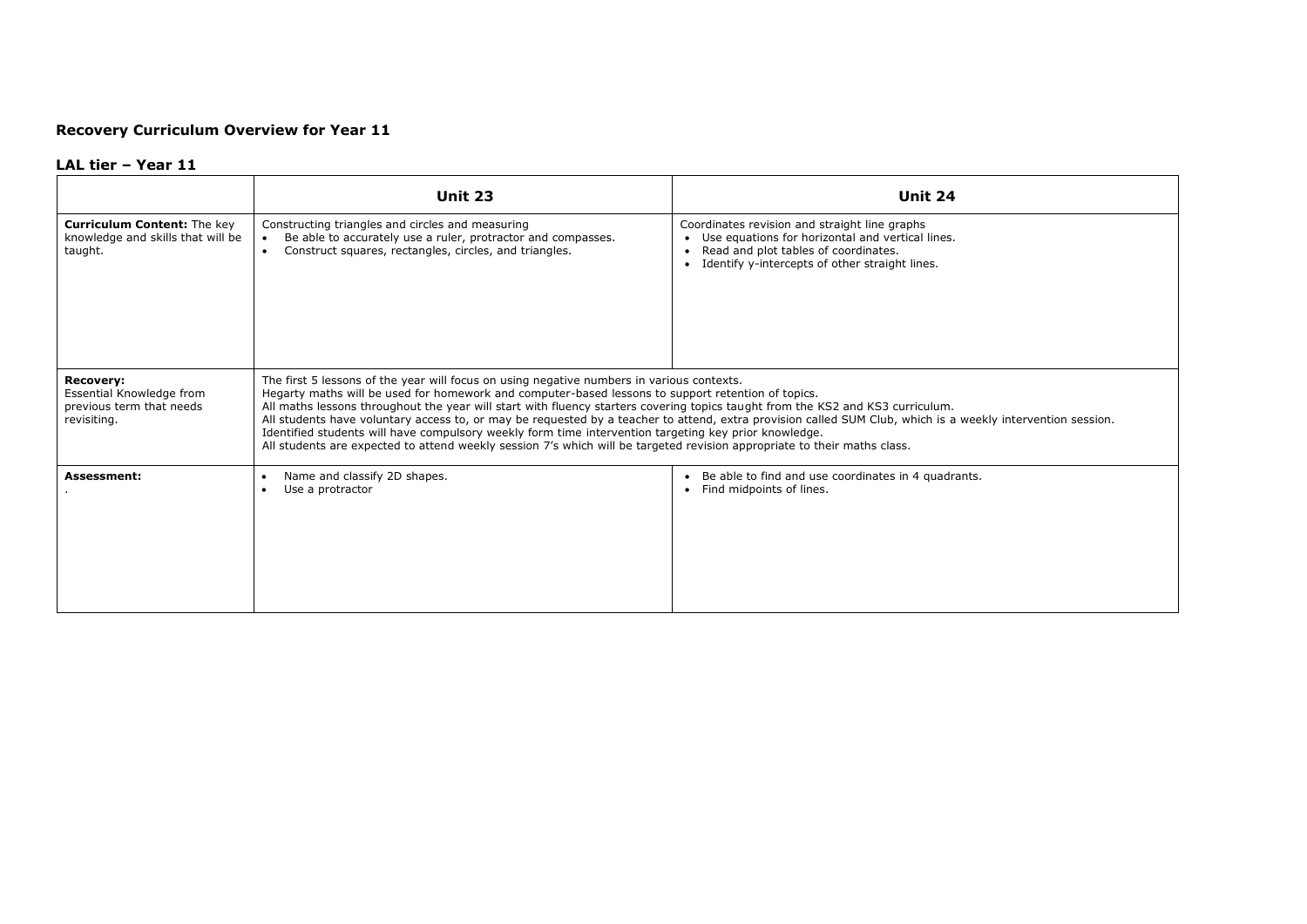|                                                                                                | Unit 29                                                                                                                                                                                                                                                                                                                                                                                                                                                                                                                                                                                                                                                                                                                               | Unit 30                                                                                                                                                                                                                                        | <b>Unit 31</b>                                          | Unit 32                                                                                        | <b>Unit 33</b>                                                                                            |  |
|------------------------------------------------------------------------------------------------|---------------------------------------------------------------------------------------------------------------------------------------------------------------------------------------------------------------------------------------------------------------------------------------------------------------------------------------------------------------------------------------------------------------------------------------------------------------------------------------------------------------------------------------------------------------------------------------------------------------------------------------------------------------------------------------------------------------------------------------|------------------------------------------------------------------------------------------------------------------------------------------------------------------------------------------------------------------------------------------------|---------------------------------------------------------|------------------------------------------------------------------------------------------------|-----------------------------------------------------------------------------------------------------------|--|
| Curriculum<br><b>Content:</b> The key<br>knowledge and skills<br>that will be taught.          | Constructions & loci<br>Be able to accurately construct<br>bisectors, triangles and loci with<br>mathematical instruments.                                                                                                                                                                                                                                                                                                                                                                                                                                                                                                                                                                                                            | Standard form<br>Convert<br>large<br>and<br>small<br>$\bullet$<br>numbers into standard form<br>and vice versa.<br>Add and subtract numbers in<br>$\bullet$<br>standard form.<br>Multiply and divide numbers in<br>$\bullet$<br>standard form. | Coordinate geometry<br>Find and use equations of lines. | Simultaneous equations<br>Be able to solve linear<br>simultaneous equations by<br>elimination. | Further percentages<br>Be able to use successive<br>percentages and solve reverse<br>percentage problems. |  |
| <b>Recovery:</b><br><b>Essential Knowledge</b><br>from previous term<br>that needs revisiting. | The first 5 lessons of the year will focus on using negative numbers in various contexts.<br>Hegarty maths will be used for homework and computer-based lessons to support retention of topics.<br>All maths lessons throughout the year will start with fluency starters covering topics taught from the KS2 and KS3 curriculum.<br>All students have voluntary access to, or may be requested by a teacher to attend, extra provision called SUM Club, which is a weekly intervention session.<br>Identified students will have compulsory weekly form time intervention targeting key prior knowledge.<br>All students are expected to attend weekly session 7's which will be targeted revision appropriate to their maths class. |                                                                                                                                                                                                                                                |                                                         |                                                                                                |                                                                                                           |  |
| <b>Assessment:</b>                                                                             | Plans and elevations and bearings.                                                                                                                                                                                                                                                                                                                                                                                                                                                                                                                                                                                                                                                                                                    | Forming and using direct proportion<br>formulae.                                                                                                                                                                                               |                                                         | Calculating with fractions.                                                                    | Rounding.                                                                                                 |  |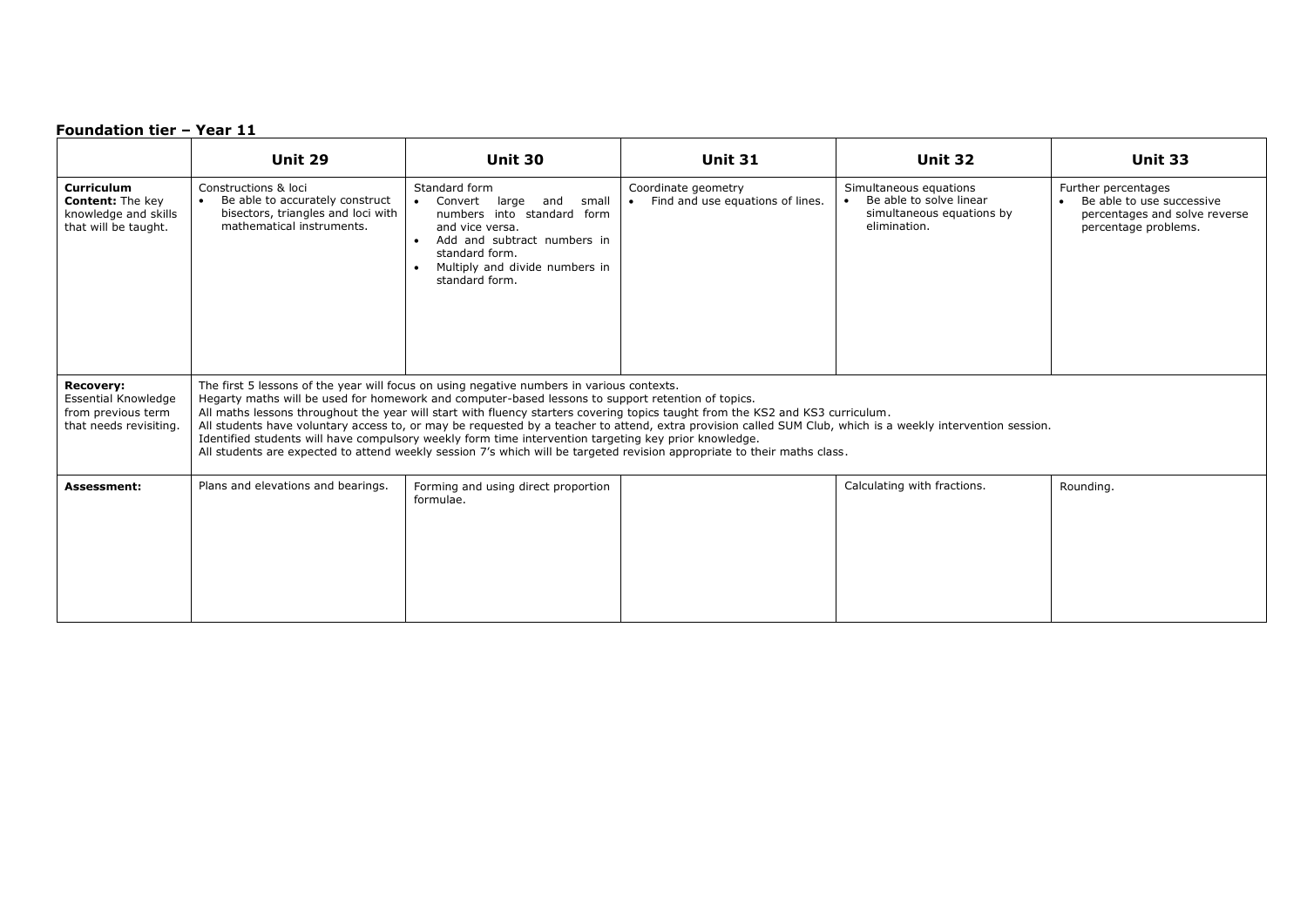|                                                                                                | <b>Unit 34</b>                                                                                                                                                                                                                                                                                                                                                                                                                                                                                                                                                                                                                                                                                                                        | <b>Unit 35</b>                                                            | <b>Unit 36</b>                                                                                  | Unit 37                                                                                                            |  |  |
|------------------------------------------------------------------------------------------------|---------------------------------------------------------------------------------------------------------------------------------------------------------------------------------------------------------------------------------------------------------------------------------------------------------------------------------------------------------------------------------------------------------------------------------------------------------------------------------------------------------------------------------------------------------------------------------------------------------------------------------------------------------------------------------------------------------------------------------------|---------------------------------------------------------------------------|-------------------------------------------------------------------------------------------------|--------------------------------------------------------------------------------------------------------------------|--|--|
| Curriculum<br><b>Content:</b> The key<br>knowledge and skills<br>that will be taught.          | Quadratics<br>Factorise, expand and draw quadratics to<br>be able to solve quadratics problems.                                                                                                                                                                                                                                                                                                                                                                                                                                                                                                                                                                                                                                       | Vectors<br>Use vector notation and find missing<br>vectors from diagrams. | Algebraic proof<br>Use algebra to prove a statement or<br>$\bullet$<br>equation is always true. | Trial & improvement<br>Use trial and improvement to solve<br>$\bullet$<br>equations to a given degree of accuracy. |  |  |
| <b>Recovery:</b><br><b>Essential Knowledge</b><br>from previous term<br>that needs revisiting. | The first 5 lessons of the year will focus on using negative numbers in various contexts.<br>Hegarty maths will be used for homework and computer-based lessons to support retention of topics.<br>All maths lessons throughout the year will start with fluency starters covering topics taught from the KS2 and KS3 curriculum.<br>All students have voluntary access to, or may be requested by a teacher to attend, extra provision called SUM Club, which is a weekly intervention session.<br>Identified students will have compulsory weekly form time intervention targeting key prior knowledge.<br>All students are expected to attend weekly session 7's which will be targeted revision appropriate to their maths class. |                                                                           |                                                                                                 |                                                                                                                    |  |  |
| Assessment:                                                                                    | Rounding, drawing a graph from an equation<br>and solving equations from graphs.                                                                                                                                                                                                                                                                                                                                                                                                                                                                                                                                                                                                                                                      | Plotting coordinates and properties of a<br>parallelogram.                |                                                                                                 |                                                                                                                    |  |  |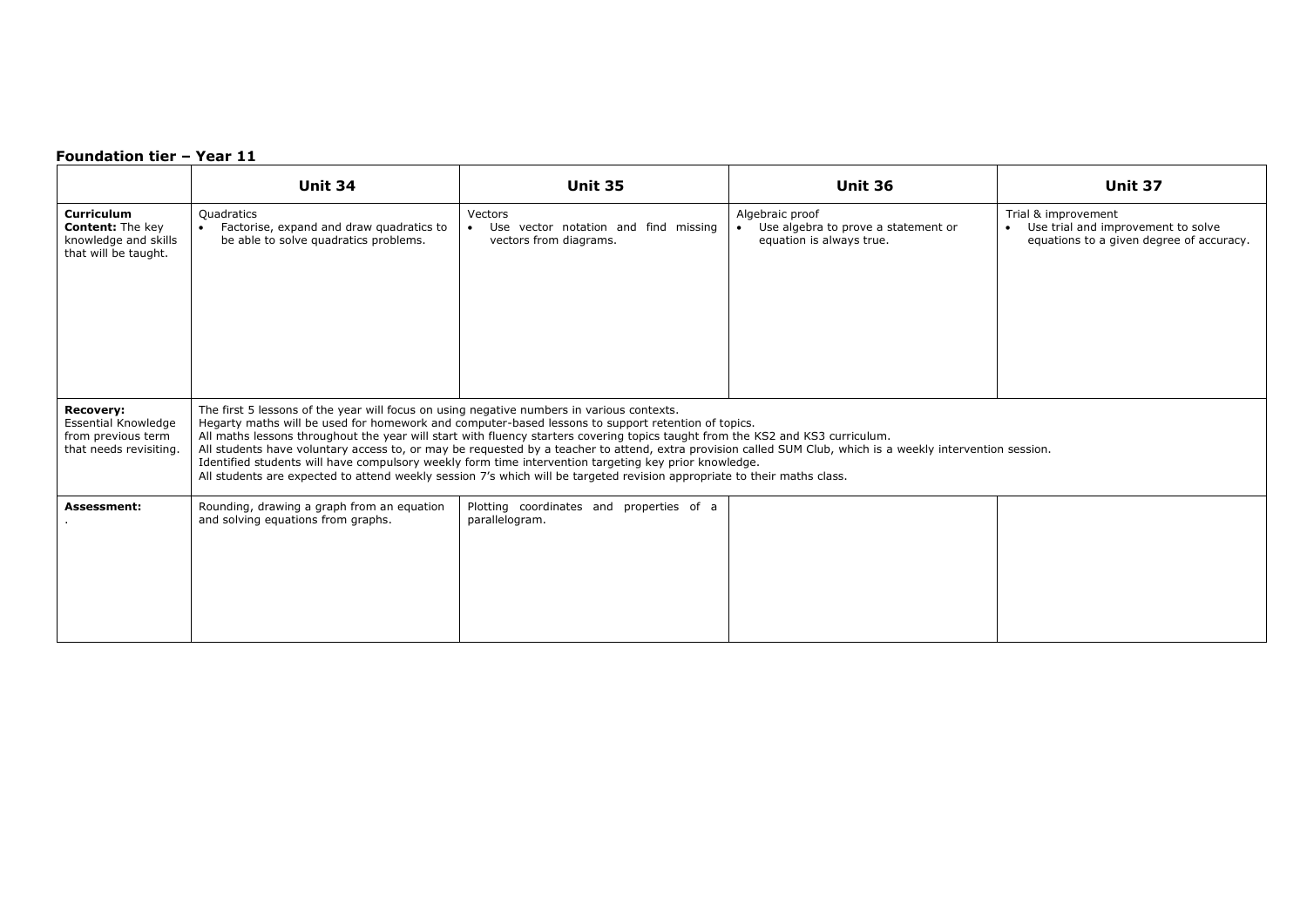|                                                                                                | <b>Unit 30</b>                                                                                                                                                                                                                                                                                                                                                                                                                                                                                                                                                                                                                                                                                                                        | <b>Unit 31</b>                                                                                                                                                                                    | <b>Unit 32</b>                                                                                                                                                       | Unit 33                                                                                                                                  | <b>Unit 34</b>                                                                                                                                                                                                                                                                                                                             |  |
|------------------------------------------------------------------------------------------------|---------------------------------------------------------------------------------------------------------------------------------------------------------------------------------------------------------------------------------------------------------------------------------------------------------------------------------------------------------------------------------------------------------------------------------------------------------------------------------------------------------------------------------------------------------------------------------------------------------------------------------------------------------------------------------------------------------------------------------------|---------------------------------------------------------------------------------------------------------------------------------------------------------------------------------------------------|----------------------------------------------------------------------------------------------------------------------------------------------------------------------|------------------------------------------------------------------------------------------------------------------------------------------|--------------------------------------------------------------------------------------------------------------------------------------------------------------------------------------------------------------------------------------------------------------------------------------------------------------------------------------------|--|
| <b>Curriculum</b><br><b>Content: The key</b><br>knowledge and skills<br>that will be taught.   | Simultaneous equations<br>To be able to solve linear and<br>quadratic simultaneous<br>equations.                                                                                                                                                                                                                                                                                                                                                                                                                                                                                                                                                                                                                                      | <b>Functions</b><br>Use function notation.<br>Find $f(x) + g(x)$ and $f(x)$ -<br>$2f(x)$ , $f(3x)$<br>$g(x)$ ,<br>etc<br>algebraically.<br>Find the inverse of a linear<br>$\bullet$<br>function. | Circle theorems<br>Know circle theorems and use<br>$\bullet$<br>these to find missing angles.<br>Be able to prove circle<br>$\bullet$<br>theorems using angle rules. | Index notation & surds<br>Know and apply laws of indices<br>(including fractional and<br>negative) and know and apply<br>rules of surds. | Quadratics<br>Generate points and plot<br>graphs of simple quadratic<br>functions, then more general<br>quadratic function.<br>Find approximate solutions of a<br>quadratic equation from the<br>graph of the corresponding<br>quadratic function.<br>Find the intersection points of<br>the graphs of a linear and<br>quadratic function. |  |
| <b>Recovery:</b><br><b>Essential Knowledge</b><br>from previous term<br>that needs revisiting. | The first 5 lessons of the year will focus on using negative numbers in various contexts.<br>Hegarty maths will be used for homework and computer-based lessons to support retention of topics.<br>All maths lessons throughout the year will start with fluency starters covering topics taught from the KS2 and KS3 curriculum.<br>All students have voluntary access to, or may be requested by a teacher to attend, extra provision called SUM Club, which is a weekly intervention session.<br>Identified students will have compulsory weekly form time intervention targeting key prior knowledge.<br>All students are expected to attend weekly session 7's which will be targeted revision appropriate to their maths class. |                                                                                                                                                                                                   |                                                                                                                                                                      |                                                                                                                                          |                                                                                                                                                                                                                                                                                                                                            |  |
| <b>Assessment:</b>                                                                             | Forming equations, draw lines from<br>equations, calculating with<br>fractions, exponential graphs.                                                                                                                                                                                                                                                                                                                                                                                                                                                                                                                                                                                                                                   | Use quadratic graphs.                                                                                                                                                                             | Identify circle parts, use<br>trigonometry and calculate arc<br>length.                                                                                              | Area of squares, triangles and<br>compound shapes, expand<br>brackets, use Pythagoras, and<br>solve percentage problems.                 | Rounding, calculating with fractions,<br>forming and solving equations,<br>compound area, use venn diagrams<br>and calculate probability, and solve<br>simultaneous equations.                                                                                                                                                             |  |